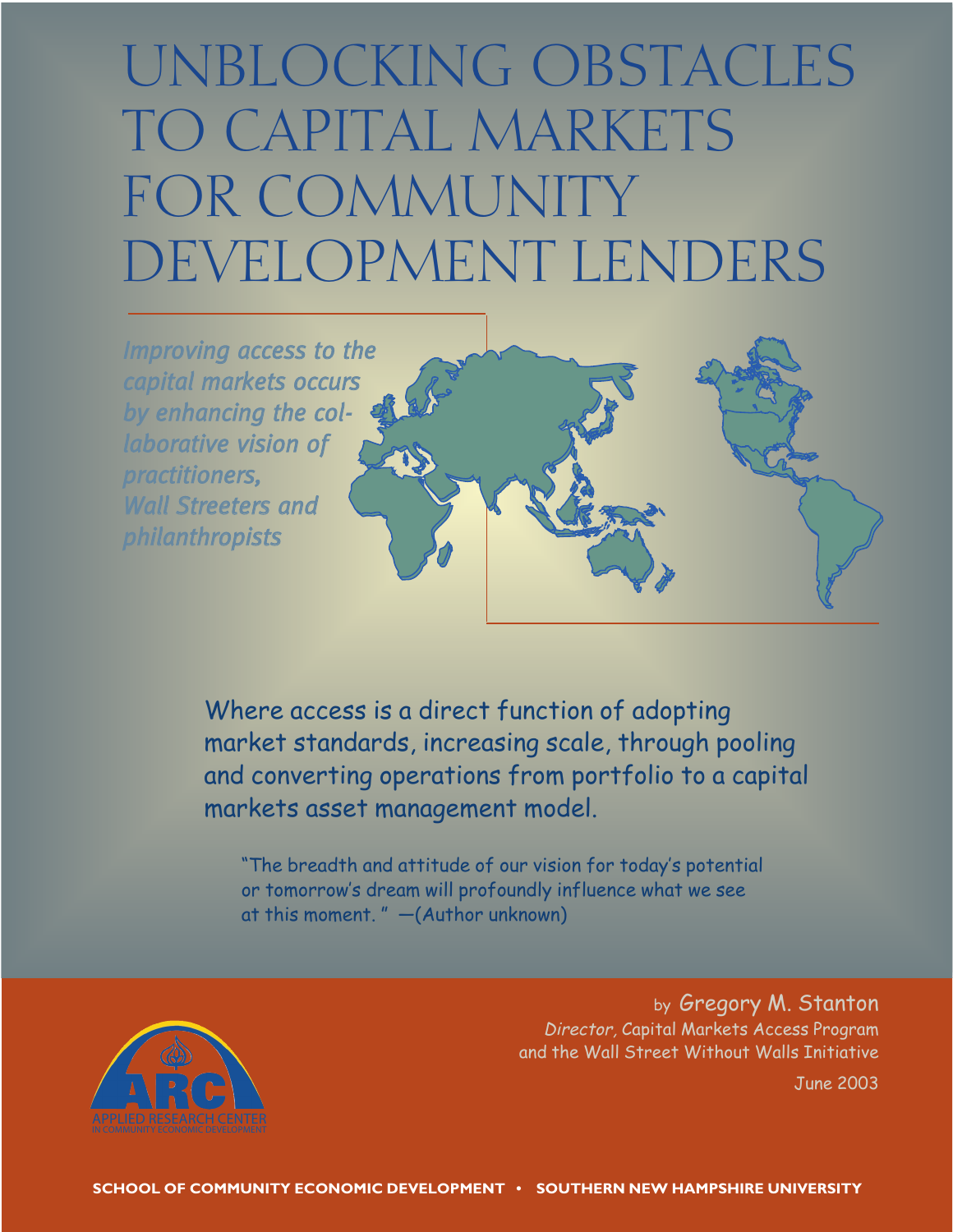# **School of Community Economic Development Board of Overseers 2002**

**Rob Bass** Cleveland, Waters & Bass Concord, NH

**Robert J. Berg** International Consultant

**John Blackford** Concord, NH

**Charles E. Collins** Jamaica Plain, MA

**Joyce Dickens** Rocky Mount, NC

**Denise Fairchild** Los Angeles Trade-Technical College Los Angeles, CA

**Richard A. Gustafson,** *Ex-officio* Southern New Hampshire University Manchester, NH

**Samuel Kaymen** Lyndeborough, NH **Ellen Lazar** Neighborhood Reinvestment Corporation Washington, DC

**Gus Newport** Independent Consultant Oakland, CA

**William Ninacs** The Canadian CED Network Victoriaville Quebec

**Roy Priest** National Congress of CED Washington, DC

**John Rauh** Independent Consultant New Castle, NH

**Clifford N. Rosenthal** National Federation of CDCUs New York, NY

**Paul Schneiderman**, *Ex-officio* School of Business-SNHU Manchester, NH

**Gregory M. Stanton** Capital Market Access Program New York, NY

**Michael Swack** School of CED-SNHU Manchester, NH

**Peter Uvin** The Fletcher School of Law and Diplomacy Tufts University Medford, MA

**Denise Viera** Hartford, CT

**Robert Zevin** Robert Brooke Zevin Associates, Inc. Boston, MA

© 2003 Gregory M. Stanton and the School of Community Economic Development, SNHU

Published by Community Economic Development Press School of Community Economic Development Southern New Hampshire University 2500 North River Road Manchester, NH 03106

ISBN: 0-9743372-0-X

For reprints contact: 603/668-2211 arc@snhu.edu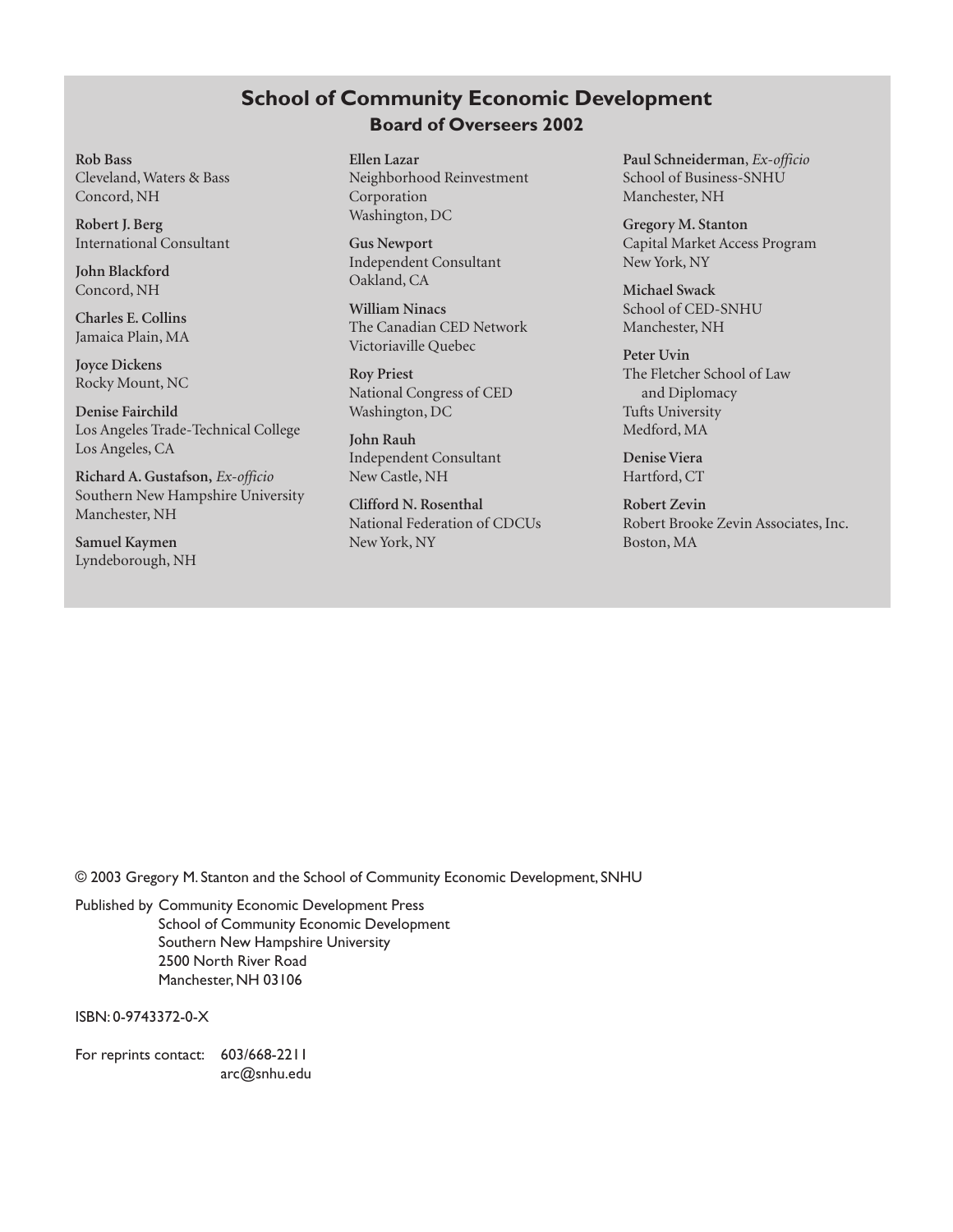# **Executive Summary**

This paper examines the persistent obstacles, gaps<br>and barriers to the capital markets, that prevent<br>a freer flow of capital to needy communities.<br>The supply of capital from the community development and barriers to the capital markets, that prevent a freer flow of capital to needy communities. finance industry is currently provided by a host of mission-driven financial intermediaries. These include Community Loan Funds, Community Development Corporations (CDCs), Revolving Loan Funds (RLFs), Community Development Credit Unions (CDCUs) and Micro-lending Financial Intermediaries (MFIs).<sup>1</sup> Collectively we will refer to them as Community Development Financial Institutions (CDFIs).

These CDFIs finance various community assets such as single and multifamily affordable housing, small business loans, consumer loans and community facilities. Yet, the increasing demand for capital cannot be met by the current supply of traditional philanthropic, government, concessionary rate, and other sources of capital.

While there have been a few CDFIs successful in achieving limited access to financing from institutional investors, according to Kevin Smith, Vice President of the Fannie Mae Foundation, "...there is an inadequate flow of capital into the Community Development Finance System to fulfill the supply needs for affordable housing and build healthy, vibrant communities nationwide."<sup>2</sup> This is the major challenge to practitioners facing current and potential future declines in grant and concessionary-rate capital from philanthropy and government.

Our examination of major obstacles, such as the scale of lending or documentation of loans, joins other important current research and pilot projects, that are dedicated to finding solutions to the capital shortage affecting most depressed communities, minority businesses and aging community economic development infrastructure. The premise of this paper is that sustained capital markets access is a function of increased scale, standardization of practices, documents and processes and improved management skills.

This paper is divided into three sections:

- *Section I.* **Problem Areas and Obstacles to the Capital Markets.** This section reviews some of the problem areas and systemic blockages to the capital markets that may be caused both by inadequate infrastructure within CDFIs, such as data collection and information systems, and the fact that many CDFIs have not adopted certain market standards, such as standard underwriting processes.
- *Section II.* **The Capital Access Landscape.** This section highlights the current capital markets business model for small business loan securitization, Rule 144A private placement activity<sup>3</sup>, and secondary market activity as applied to the community development finance industry's efforts to improve its access to the capital markets.
- *Section III.* **Vision and Innovation: Steps to Improve Capital Markets Access.** This section examines the possible improvements, new ideas and innovations that may be helpful in improving capital markets access for the community development finance industry. Community development lenders and Wall Street professionals need to work together to solve the capital access problem. In so doing, they will identify and build strong pathways into the flows of institutional capital for community development projects. Success in closing the "capital gap" will be based on the success of CDFIs accessing mainstream markets through achieving scale and piggybacking with other CDFIs (as issuers) and using the market's customary structures. These collaborative efforts must meet and pass institutional investor's due diligence tests and appetite for various security types. Successfully accessing capital markets will require that CDFIs: 1) Quantify liquidity needs and market size; 2) Accurately document asset performance; 3) Design innovations necessary to isolate perceived and actual risks related to Community Economic Development (CED) investments; and 4) Utilize incentives such as the New Markets Tax Credit to appeal to institutional investors.

**<sup>1</sup>** Community Development Financial Institutions include all of the following: Community Development Financial Institutions; Revolving Loan Funds; Community Development Corporations, called CDCs; and Community Development Credit Unions.

<sup>2</sup> Fannie Mae Foundation "Expand Capital to Communities." A presentation by Kevin Smith, Washington, D.C., September 26, 2002.

<sup>3</sup> Definition of Rule 144A for Private Placements. Excerpt from the *CPA Online Journal 2001.* "The principal objective of Rule 144A is to increase the efficiency and liquidity of the U.S. market for equity and debt securities issued in private placements by allowing large institutional investors to trade restricted securities more freely without subjecting the companies to the SEC registration and disclosure process."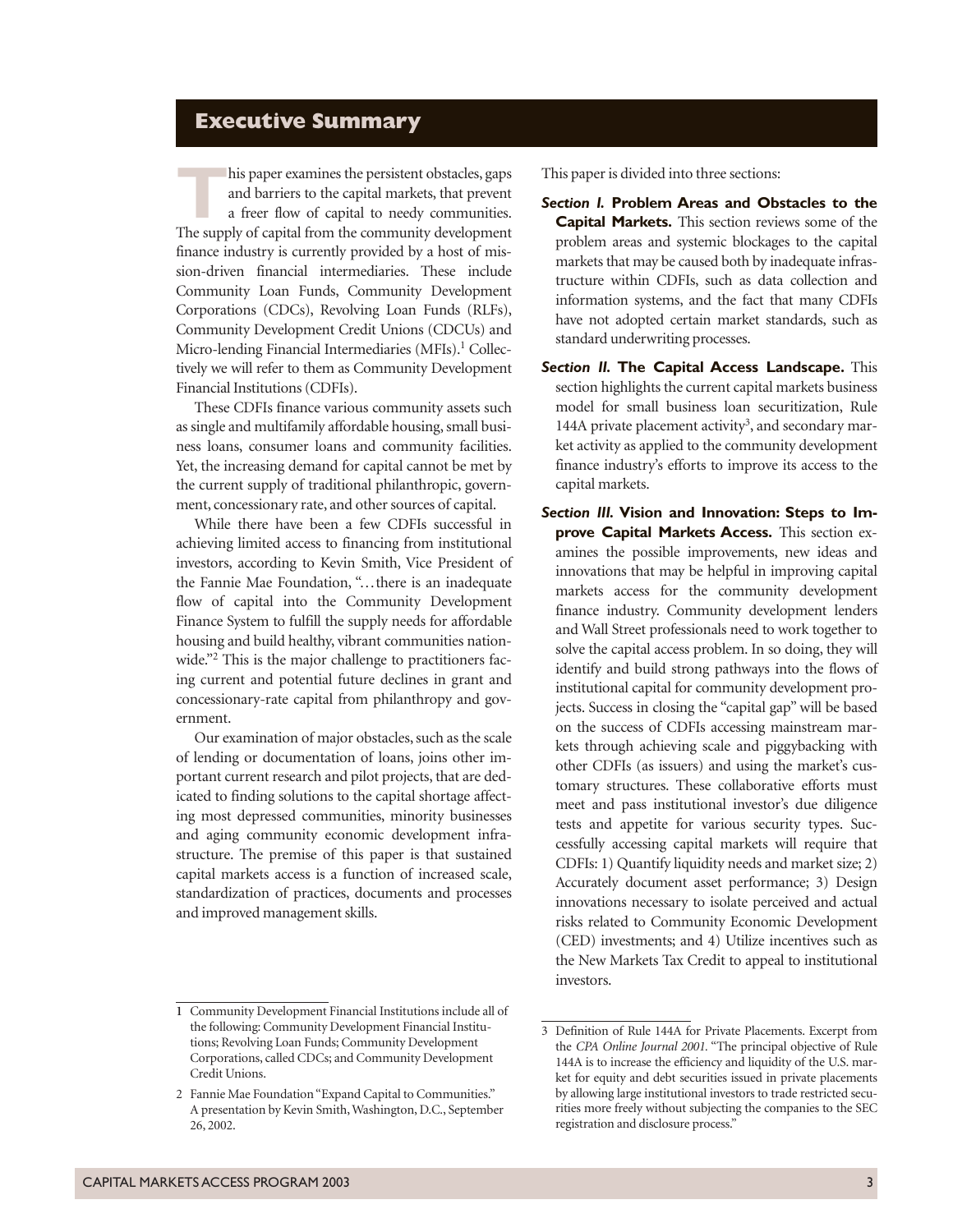The innovations that we discuss here include:

- Creating community development financial guarantees and financial wraps custom-tailored for CED products, but shaped by generic investment grade institutional investor demand. This may include the use of "dead" or underused government assets, such as the assets of Housing and Urban Development (HUD) auctions to provide additional collateral to raise CED transaction credit quality and reduce the financial guarantee and transaction costs.
- Employing relevant financial engineering to develop financial products that use the New Markets Tax Credit.
- Modernizing the CDFI's approach to financing and asset management—from the Portfolio Method of Financing (PMF) to a Capital Markets Financing (CMF) method of asset management. The CMF method originates, packages and sells assets to increase capital and liquidity, rather than just originating assets and managing them through maturity. We realize that many community development lenders will want to maintain a portion of their loans in portfolio. This may make sense for certain types of loans or a certain percentage of the overall portfolio. We also realize that many lenders are reluctant, for good reason, to sell their loans at a discount. We are cognizant of these issues, and our innovations will take these concerns into account.

This paper invites *bold action* from practitioners and finance professionals in finding common ground and methods to efficiently finance pools of non-conforming assets. Bold action calls for substantively improving systems of tracking and servicing assets, finding more costeffective means of credit enhancement, and adopting standards that are accepted by capital markets. Bold action requires debate and analysis on how to gain capital access by communities. Bold action must address an increasing capital gap and make it a priority on the national agenda.

How we view obstacles to capital access and what we do to overcome them—now—profoundly influences society. We must investigate how to integrate the loans originated by community development lenders into capital markets instruments. There are many ideas and innovations being discussed in the field. The Capital Markets Access Program  $(CMA)^4$  has organized and is part of a team of institutions and individuals that is working to promote innovation in the field.

Credit Insurance

Assignment of Government **Collateral** 

Capital Markets Asset Management

Four innovations currently being pursued include:

- 1. Establishing a Financial Guarantee Corporation or capability to provide a financial guarantee by credit enhancing or wrapping CED transactions to investment grade credit quality.
- 2. Establishing a CED financial Product Task Force for high net worth individuals and institutional investors.
- 3. Developing a peer-to-peer lending capacity for CDFIs in the form of a mini-Federal Reserve System.
- 4. Establishing a Capital Markets intensive training program alongside the Federal Reserve Bank's Community Affairs Programs.

<sup>4</sup> The author, G.M. Stanton is Director of the Capital Markets Access Program, a foundation-funded program to improve access by nonprofit organizations to the capital markets. Started in 1998.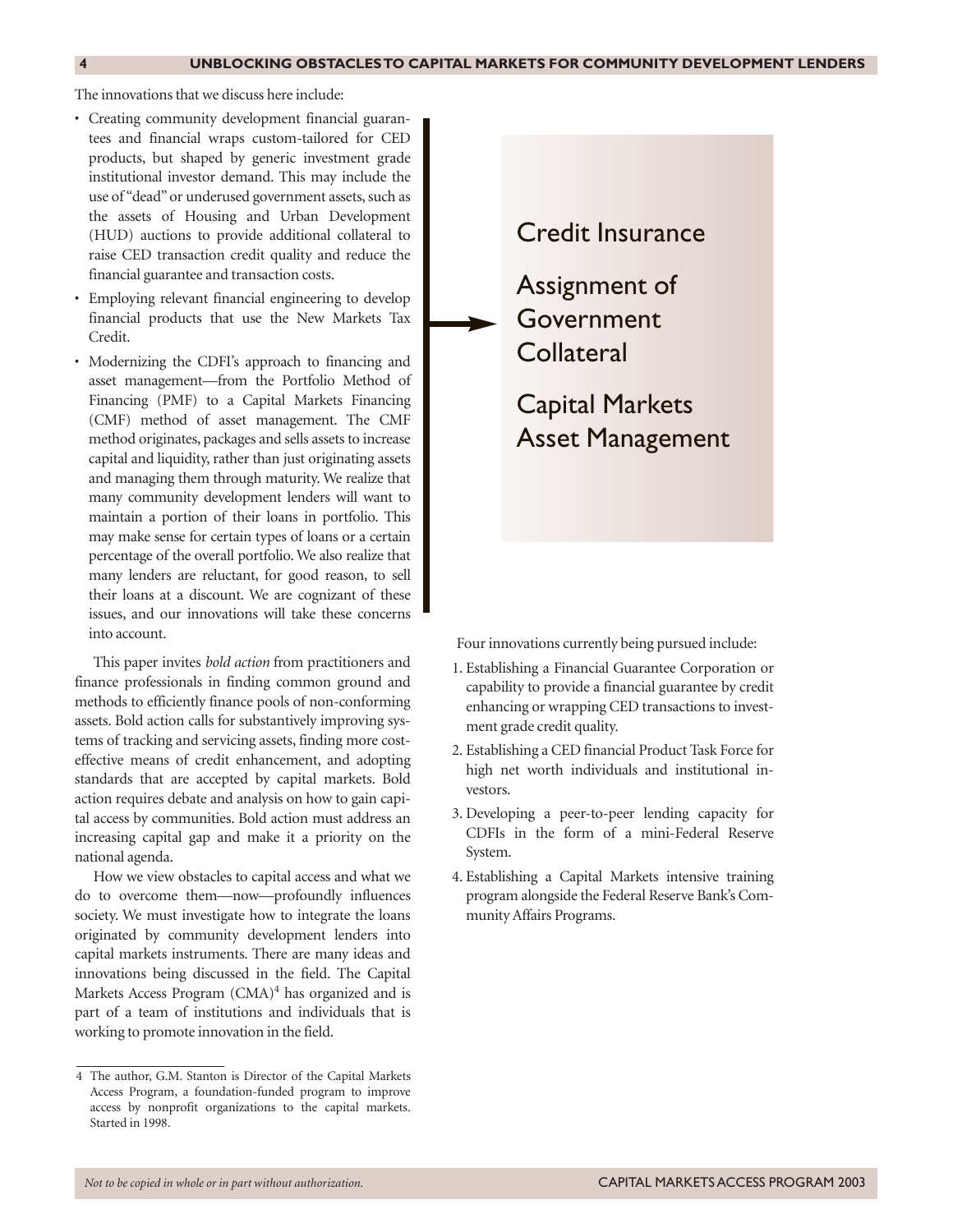# **Introduction and Background**

**COLUTE COMPUTE:** CODETA) capitalize themselves through a mix-<br>ture of public, private, and philanthropic in-<br>vestments and contributions. Unlike many "convention-(CDFIs) capitalize themselves through a mixture of public, private, and philanthropic investments and contributions. Unlike many "conventional" financial institutions, most CDFIs do not re-capitalize themselves by packaging and selling their loan portfolios on a secondary market. It is not clear how many CDFI loans could potentially be sold on a secondary market. It is also unclear to what extent there is a desire on the part of CDFIs to sell their loans and thus obtain additional capital, or to what extent CDFIs are experiencing capital liquidity problems.

The Department of Treasury's Community Development Financial Institutions Fund suspects that the capital liquidity issues are serious enough to create a demand for a secondary CDFI market. The Fund also hypothesizes that the current secondary market (to the extent that one exists) is inadequate to meet this demand. Yet, a definite and positive relationship between access and standardization almost certainly exists: A correlation exists between integrity of the data collection process, market acceptable servicing procedures, and the level of institutional investment interest in CED assets.

#### **Obstacles, Barriers & Gaps.**

By analyzing the obstacles over which practitioners and CED professionals have some control, this article highlights the required changes in systems, processes, infrastructure and knowledge that positively and substantially affect the potential of CDFIs to increase their access to capital.

A "capital gap" occurs when organizations can no longer finance their CED assets from their usual and customary funding sources. To bridge the gap, practitioners are challenged to identify and attract other consistent sources of capital, addressing their target area's capital needs. Only through a collaboration of practitioners, philanthropists, social investors<sup>5</sup> and capital markets financiers, all motivated to bridge a large and increasing "capital gap," will a solution be found. The work these groups do together in thoughtful collaboration will result in debt instruments that will bring large institutional investors into the CED finance marketplace.

What is needed is a radical shift from "the tried and true" in the way CDFIs obtain investment financing—a transition from the older portfolio financing model to a dynamic capital markets model.

# **Capital Markets Access for CDFIs, CDCs and RLFs as a function of scale, standardization and management** (Theoretical model)



*Figure 1*

<sup>5</sup> Social investors are defined by their interest in both the social and financial returns of an investment or concerned about the "double bottom line."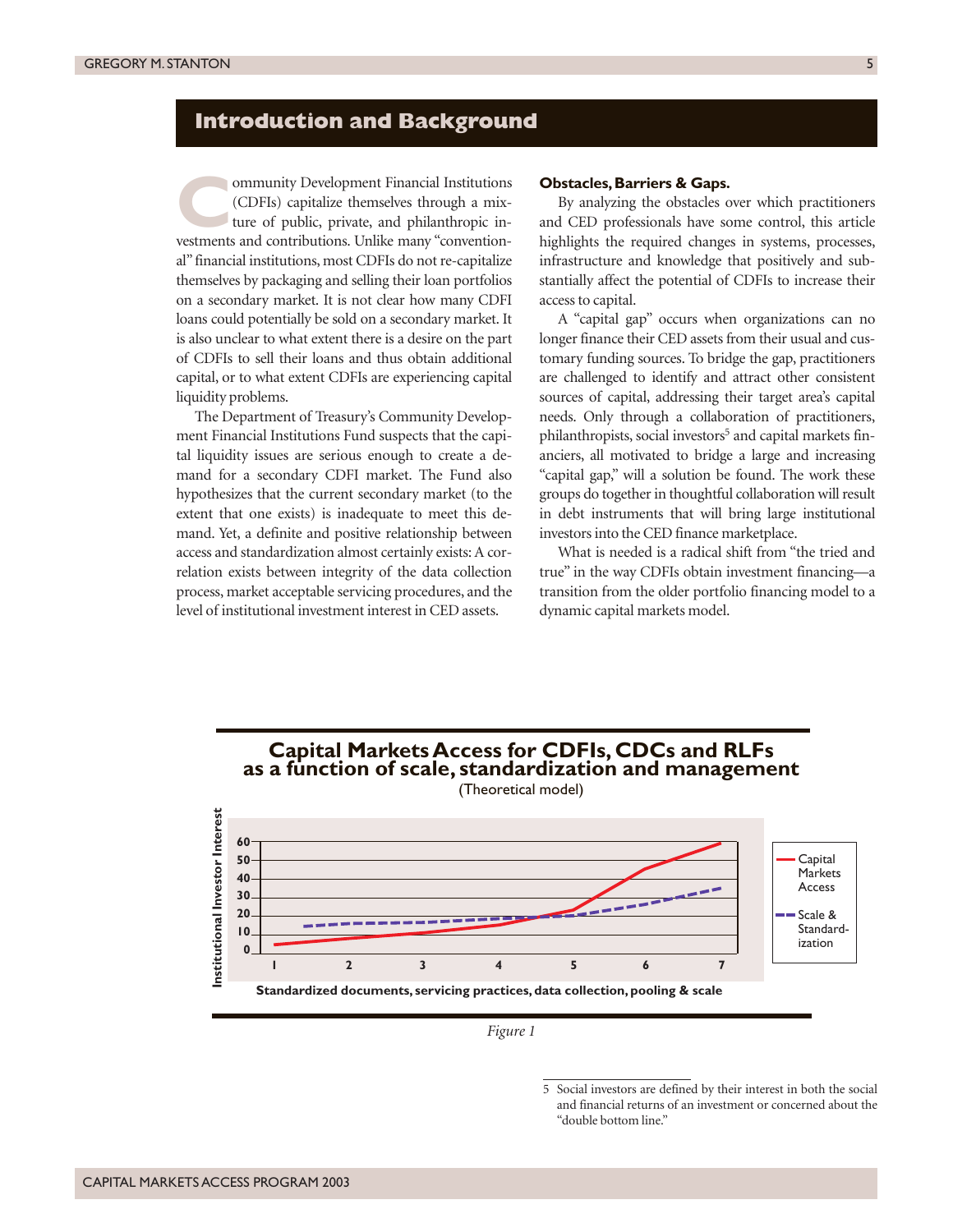| <b>PMF</b>                                                                                                                                                                                            | : CME                                                                                                                                                                                  |
|-------------------------------------------------------------------------------------------------------------------------------------------------------------------------------------------------------|----------------------------------------------------------------------------------------------------------------------------------------------------------------------------------------|
| Old Model: "Portfolio"                                                                                                                                                                                | New Model "Capital Markets"                                                                                                                                                            |
| • Lend all available funds and manage until<br>maturity<br>• Manage assets only against catastrophic loss<br>• No target number for originations and loan<br>quality<br>• No known rate of deployment | • Package and sell loans to increase liquidity<br>• Low rate of idle funds/high deployment<br>• Manage for market benchmarks and return<br>• Engineer products to meet investor demand |



While the method of financing called "securitization" has been bandied about quite liberally, the reality is that any large-scale loan securitization either in the public or private capital markets remain out of reach for the majority of CDFIs at present. Yet, the process of monetizing loan portfolios, or portfolios of well-documented assets, and packaging them as investment-grade private placements, including 144A private placements, either from individual issuers or as a pooled group of loans from multi-issuers, remains a viable and strategic financing mechanism.

Just as it has already proved to be a major source of financing in the for-profit financial services market that provides small business loans to average and higher risk borrowers, this process has proved to be a sizable source

of liquidity to some of the larger CDFIs. Examples of successful applications of the Capital Markets Funding process of economic development loans in the community development sector are the Community Reinvestment Fund (CRF) of Minneapolis, Minnesota, and Self Help Inc. of Durham, North Carolina.<sup>6</sup> They demonstrate that applying capital market based methods, financial engineering, loan servicing and performance tracking techniques in no way compromise an organization's mission and service to its communities.

With these thoughts in mind, we need to analyze the problem areas, review the capital market landscape and environment, and devise meaningful and innovative solutions to community investment problems.

<sup>6</sup> The Community Reinvestment Fund of Minneapolis, Minnesota has underwritten over \$250 million in economic development loans. Self Help of Durham, North Carolina has underwritten over \$1.5 billion in mortgages for low-low income communities. Both organizations have been largely responsible for attracting a number of institutional investors to invest in their community and economic development. These firms include: Prudential Securities, Washington Mutual, Wells Fargo, MetLife, Mennonite Pension Fund and Equitable Insurance. Their role, as well as many other CDFIs, have been instrumental in growing this marketplace and has been the inspiration for bringing their clients' mission to Wall Street and getting it financed.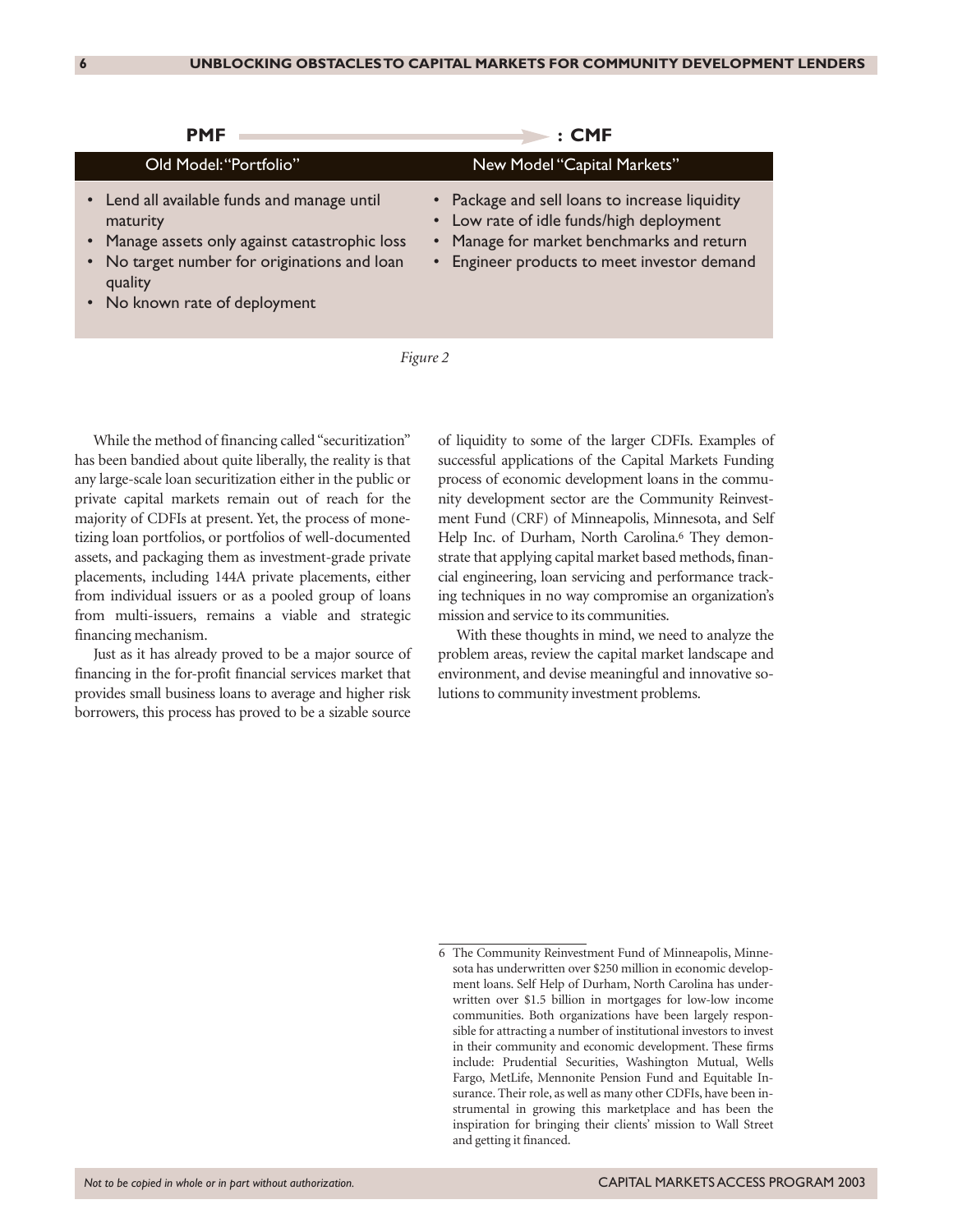# **Section I. Problem Areas and Obstacles to the Capital Markets**

ver the last twelve months, this author has been listening to community economic development and capital markets finance professionals across the country talk about the major problem areas and obstacles that CDFIs encounter trying to find alternative sources of capital. Those discussions have led to an identification of the problems involved in adopting a capital markets model for CDFIs.

#### **Major Obstacles:**

- 1. *Lack of Knowledge.* There is a lack of knowledge among CDFIs about capital markets mechanisms and underlying requirements .
- 2. *Concern about Cost.* CDFIs are rightfully concerned that selling loans on a secondary market will require them to take discounts on their loans. That is, they are concerned that they will lose money when they sell their loans. Most CDFIs cannot afford to do this.
- 3. *Lack of Market Data.* For any emerging asset class to gain credibility in the capital markets, it must have a historical and reliable performance database of five years. This allows investors to analyze the assets over time to determine trends and projected risk. A minimum of at least a three-year period is required for most rating agencies and investors to get comfortable with average performance, worst-case scenarios, and likely returns. With the exception of the Small Business Administration's (SBA's) database and several third-party data tracking indices on the performance of small business loans, the CDFI industry has no body of data that has been uniformly collected, is highly reliable, and is accurate for capital market investors to analyze risk and performance.
- 4. *Lack of Incentives.* There is a dearth of incentives to establish loan production goals, that attempt to in-

crease loan volume and improve quality based on a comprehensive system of awards for grants and Program Related Investments (PRIs).7 Today, CDFIs do not have the ability to quantify demand or their need for liquidity.

- 5. *Continued Use of Unsophisticated Portfolio Valuation Models.* Currently, CDFIs do not price adequately to earn sufficient spread income for longterm viability without additional grant funding. CDFIs may not price their loans to the risk assumed. Below-market rate loans with insufficient spread, along with the cost of technical assistance, require many CDFIs to raise substantial operating income from grants and donations. This is a large issue within the field. Many CDFIs knowingly subsidize the cost of their technical assistance services because their customers cannot afford to pay the full cost of that assistance. The provision of assistance also helps create loan demand from the targeted groups and individuals. This, in itself, is not an obstacle to accessing mainstream capital markets for CDFI loans, but many CDFIs are unable to project growth in lending due to limitations in raising the operating capital needed to subsidize the lending.
- 6. *No Incentive to Pool.* There is little or no regional aggregation for financing assets. CDFIs are not organized to participate as part of pool loan originators, nor are they organized as part of a cooperative network of loan sellers or issuers.
- 7. *CDFIs Do Not Farm Out Specialized Services.* Unlike many traditional lenders, CDFIs do not breakdown and quantify the profitability of each part of the underwriting process and farm out specialized functions to more cost-efficient vendors.

<sup>7</sup> Program Related Investments are a type of grant or loan provided by foundations which usually have more flexible terms, conditions and lower rates than conventional loans.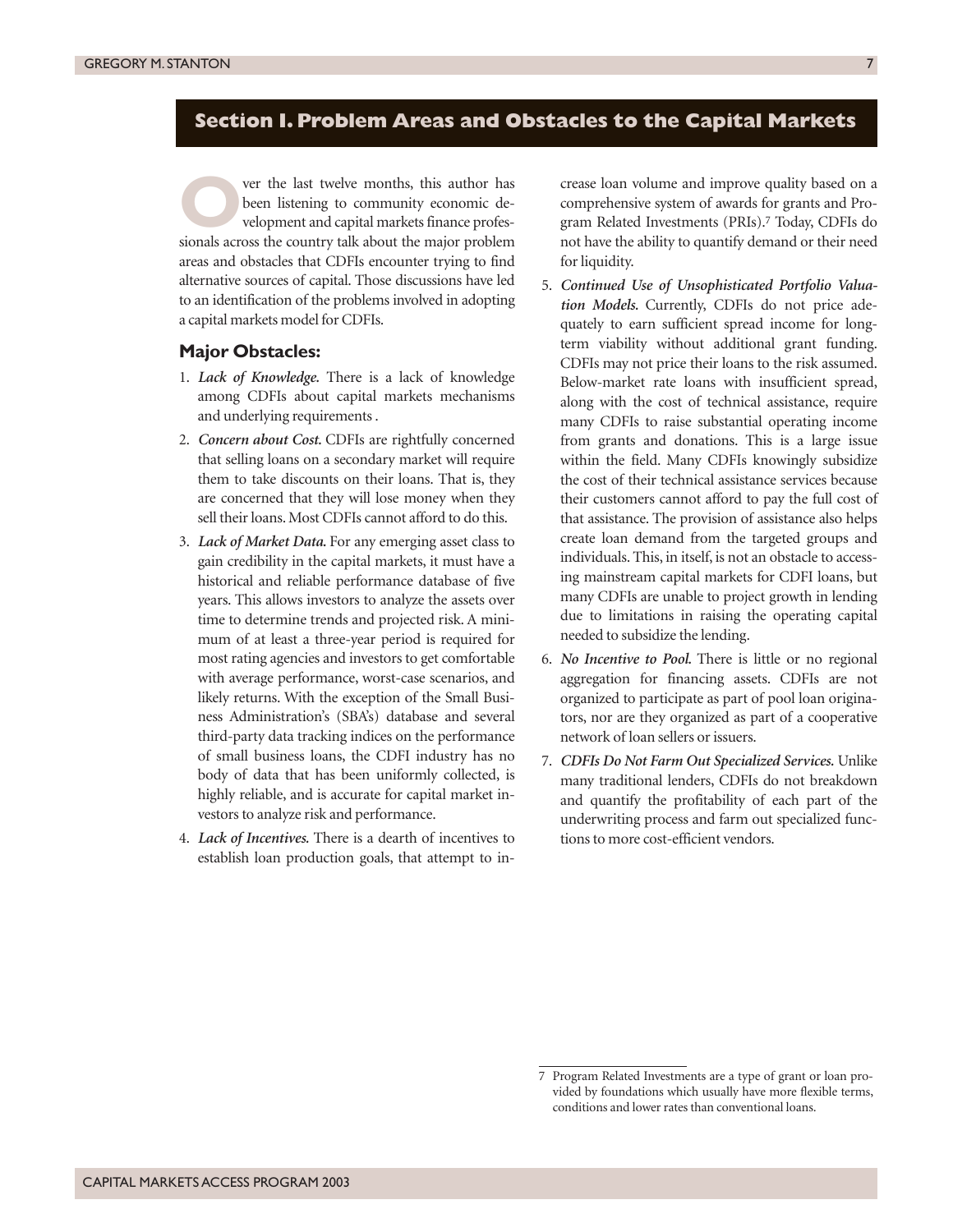#### **Current Efforts—Not Enough**

While the CDFI industry participants and trade associations have recently undertaken research initiatives to gather financial data about the credit quality of the CDFIs as financial service entities, and a new research effort will look at individual CDFIs and their portfolios of assets, the current and historical performance of their loans none provides standard data tracking processes.

**No sense of real market loan demand by target area. No reliable**

# **forecasting capabilities.**

However well intentioned and costly these research projects have been to date, they have not resulted in reliable or complete information sufficient for investors. And because there is no accuracy or completeness of CDFI loan demand data and market research, the net result is that can be no factual conclusions drawn or representations made as to *what the market size and market potential really is.* In this information void, the industry is unable to answer standard market questions that the capital markets ask of any asset class, especially new, emerging markets or non-traditional assets classes.

#### **"Yes," "No" and "Not Sure"**

- "Does the CDFI industry have a liquidity problem?"
- "Are CDFIs meeting their area's demand for capital?"
- "Are CDFIs sufficiently meeting the capital needs of their communities?"

The responses to these questions vary depending on who you ask. Some say "Yes"—there are many problems accessing the markets. Some say "No"—there is no problem, nor is there a need that they are not already filling. Some policymakers from the CDFI industry claim that there is no need for liquidity or liquidity vehicles that can't already be provided from the local banks. Industry spokespersons are unsure about capital needs—some say that there is an \$8 billion capital need; some have ventured \$25 billion. In contrast, the Milken Institute, which tracks capital to low-income communities and minority business trade associations, says that the CDFI industry is not even touching the tip of the iceberg in meeting the demand of minority businesses in these communities.

#### **Problem No.1: Failure to Adopt Market Standards**

The Community Development Financial Institution's single most problematic area for capital markets access is its inability to communicate its financial asset's performance on the same terms and conditions that are used by mainstream insti**Employ scientific methods to determine demand**

tutional investors. Moreover, the CDFIs have failed to adopt the universally accepted capital markets standards for underwriting documents, data collection processes and reliable performance tracking.

More CDFIs need to adopt the for-profit disciplines, practices, standards and techniques for lending. These disciplines include:

- Credible data collection systems and market intelligence.
- Reliable loan performance tracking tools.
- Market acceptable servicing software and practices.
- Valuation methods to price portfolios of loan.
- Underwriting, risk assessment and risk mitigation methods.
- Servicing systems, practices and procedures.
- Acceptable collections and back-up service requirements.
- Packaging and distributing to institutional investors.
- Compliance with regulatory and securities laws.

#### **Problem No.2:Market Size and Loan Demand is Unknown**

The market for community development loans has not been accurately quantified on a national, regional or local basis. CDFIs have not used reliable market research tools to accurately determine their potential market share.

#### **Recent Attempts to Define the Market**

Over the past several years, there have been several significant research efforts sponsored by foundations or trade associations to map the market and determine the current and future size the of the CDFI market.

The research and innovation efforts identified in Appendix A are substantive and very valuable. Yet none of these efforts has quantified factual loan demand, loan performance, market share, market penetration and market forecast data. The field needs to utilize the techniques, predictive marketing tools and professional firms who specialize in these disciplines—specifically determining loan demand and market share. But there will be extensive market research expenses in determining demand. Collecting adequate data will require resources from corporations and local governments as well as philanthropy.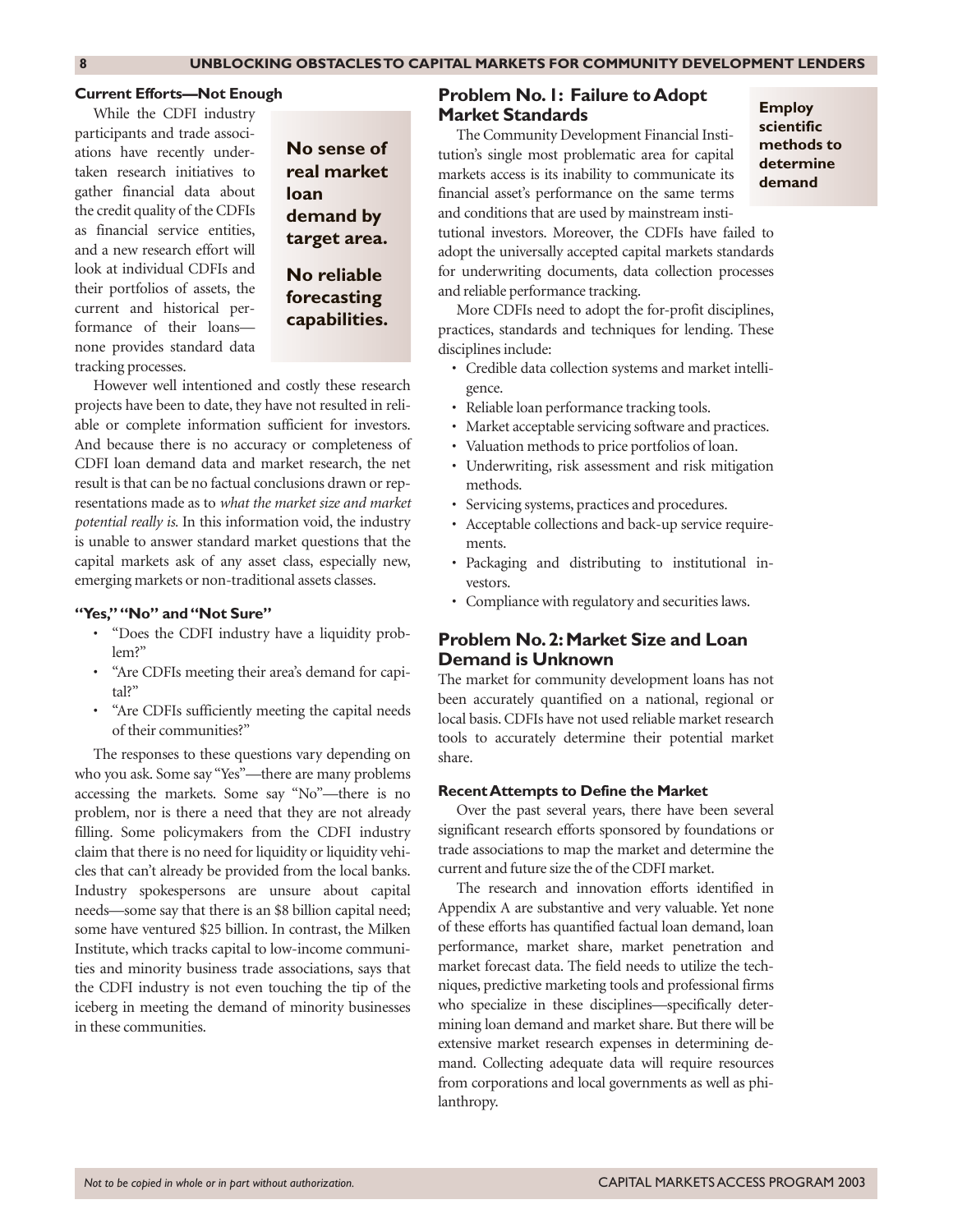#### **Market Forecasting**

When reliable market demand is collected and analyzed, then the CDFI fund, other government funders such as the Economic Development Administration and the foundations can allocate their grants based on greatest potential, demand, impact and need.

Several other good examples of information gathering and collection that CDFIs may imitate or replicate include:

- 1. *The Borrower Sentiment Index:* A Federal Reserve's "Survey of Lenders" identifies whether loan demand is rising or falling, measuring expectations of whether terms or rates will ease or tighten and measuring borrower sentiment from potential small business borrowers as to whether they believe whether it will be harder or easier to obtain a loan.
- 2. *Small Business Survey by* **Business Week.** B*usiness Week Magazine* employs a series of small business surveys of borrowers and lenders to obtain a market sense of demand and issue concerns.
- 3. *Consulting Firms.* The increasing sophistication of financial product marketing has helped in perfecting market intelligence gathering tools, techniques and feedback. Firms such as McKinsey, Booz Allen

Hamilton, Bain Consulting, the Business Loan Group, BCG, or Wells Fargo, Bank of America, J.P Morgan Chase and Washington Mutual all have produced a number of applicable forecasting processes and models.

**Failure to adopt market**

4. *American Bankers Association Customer Satisfaction Seminar:* Banks have to use market demand diagnostic tools. The American Bankers Association publications describe a number of tools that aid member bankers in effective market research and marketing techniques to reach the small business: "Who and where is my customer base?" "How do I maintain or better service my customers?" "What is the future total demand for my products in my target area?" "How can I define my target customer base more precisely and profitably?"

The members of the CDFI industry, through its sponsors and underwriters, have not hired or caused their grantees to hire demonstrably qualified firms from the capital markets, banking industry and marketing consulting firms that are recognized specialists who know how to identify, qualify and forecast market demand by geographic, mission, designated market area or zip code.

#### **Problem No.3.No Systematic Method for Pooling Assets for Economies of Scale.**

Most community development lenders operate in their own universe and are not part of an integrated system that connects them to others in the same target area or regionally to

**No economies of scale**

raise capital as one of multiple issuers working with the broker/dealer community in structuring and selling loans to bring liquidity into their respective markets.

When a number of CDFIs are clustered in the same area, there may be a number of redundant costs and expenses. If the expenses for financial services administration and loan origination are shared and redundant services eliminated, the impact of grant dollars would be greatly enhanced. Yet, it seems that each nonprofit financial intermediary does not see itself as part of an organic whole, but as a separate and unique entity.

The pooling concept is not new to CDFI practitioners. Yet, there are few opportunities to participate in scale initiatives that either reduce their transaction costs or their operating expenses. The beneficial effects of pooling need to be quantified and offered to the CDFIs.

#### **Problem No.4.No Incentives to Bring Together Wall Street, Practitioners and Philanthropy**

The CDFI industry, through **standards** the CDFI fundsulp, unough **Stakeholder,**<br>**standards** the CDFI Fund, that is leading **funders and** practitioners and trade associations has not developed any incentives for bracket capital market firms to commit some financial, as well as organizational resources to help in researching, analyzing

**funders and investors are not currently motivated to cooperate**

and tinkering with this emerging asset group. To do this requires that this industry not be viewed as 3000 separate, distinct and disconnected little lending companies. Rather, it should be viewed as a cohesive and networked group of loan originators and potential issuers with a quantified, current and future demand for capital. For Wall Street to invest its expertise, they have to see this marketplace as more than a series of individual transactions.

The CDFI industry needs to see itself as a connected network of loan originators with common issues and problems. They need to collectively quantify current and future demand for capital and to develop common data collection systems. CDFIs can be served by the existing system of investment banking. Existing regional and national investment banking firms have the qualifications, expertise and regulatory infrastructure necessary to help groups of CDFIs raise capital in the institutional markets.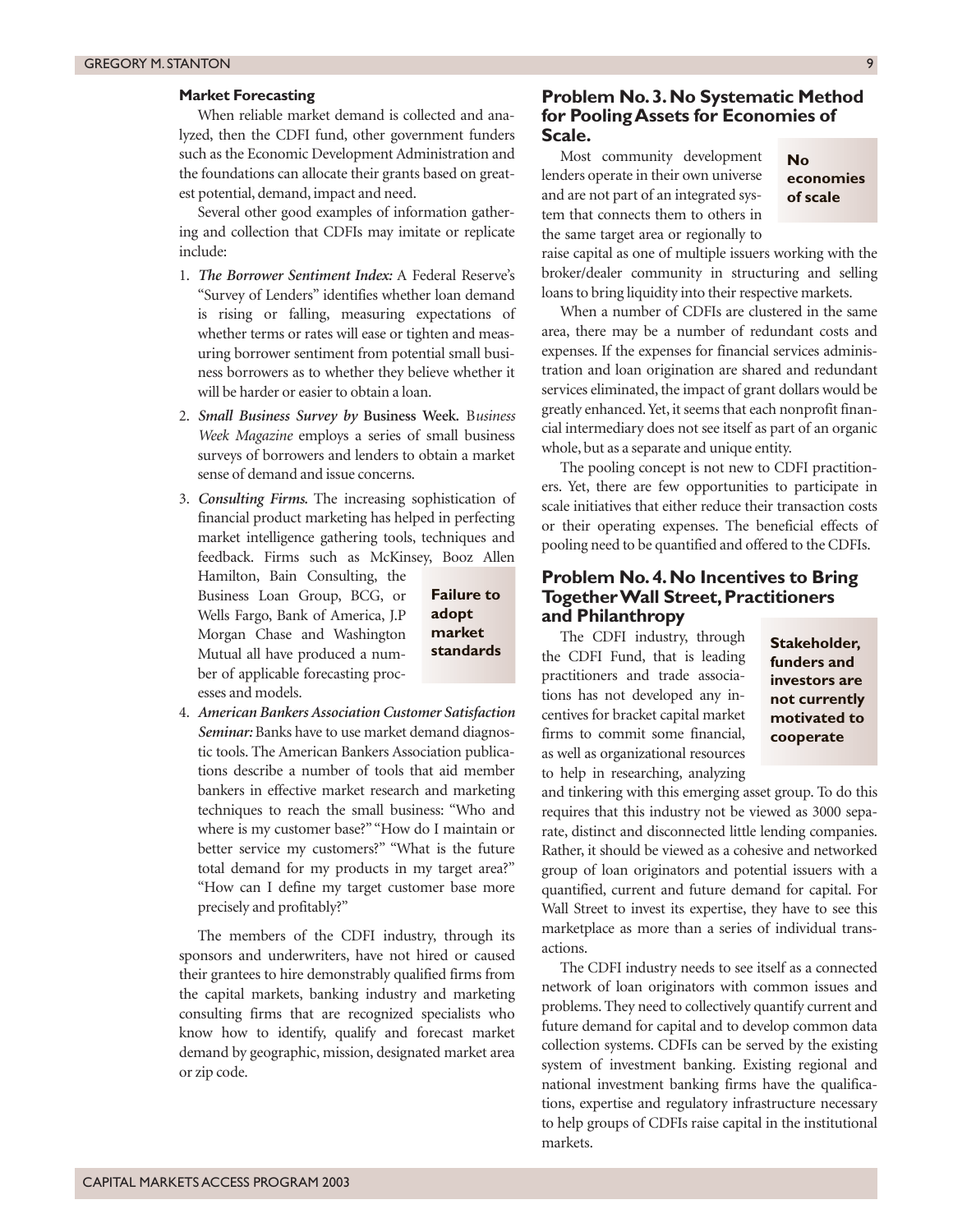#### **No Social Capital Markets:It's All One Market**

A number of practitioners and trade associations in the CDFI field have presented another view: the need to build up a hybrid capital market—a "Social Capital Market" which runs outside of or parallel to the commonly accepted capital markets systems, forces and disciplines—even advocating having its own rating system, risk assessment measures, data and servicing procedures. While these ideas may seem attractive, all emerging markets assets are part of the capital markets and must pass through the portals and disciplines of the financial markets that operate to isolate and package risk for defined institutional investors.

#### **Conclusion:Summary of Problem Areas**

The main reason why CDFI access to mainstream capital markets is so limited is due to a systemic failure of the CDFI industry to apply and custom-tailor the capital markets model.8 CDFIs need to conform their processes of originating, servicing, tracking, packaging, structuring, placing and distributing their loans to institutional investors as a security or private placement. The prime movers—the CDFI Fund, the Economic Development Administration (EDA) and foundations providing Program Related Investments and operating support to these CDFIs could be more aggressive in requesting that Wall Street firms teach their grantees about the systems and processes necessary to package these loans and sell them to institutional investors. Grantors have not

required that their grantees learn directly from the capital markets makers nor apply the required accounting and serving systems, data collections processes and use of standardized underwriting documents.

When each CDFI makes up its own loan documents and establishes its own servicing criteria and definitions for default and delinquencies, then these assets cannot be measured, pooled or financed as a group of similar type assets. The capital markets require that pools of assets have some uniformity and accurately reflect the asset's performance in order to be predictable. The capital markets system reinforces and rewards those whose data and performance can demonstrate timely payment of principal and interest. The more accurate, standardized and reliable the data, the better the pricing that is offered by sellers (issuers) as well as investors.

#### **Applying What Works in the For-Profit Capital Markets**

To solve the problems of access requires that practitioners and capital markets professionals apply what works in the capital markets and custom-tailor them for the uniqueness of CED assets and processes. Applying capital markets processes, structures and forms of credit enhancement to CED financial products will help the CDFI industry meet its mission-related financing needs. Without a fresh perspective, the CED field could be locked into practices of the past that limit its scope, impact and, in some instances, relevancy and sustainability.

<sup>8</sup> See the Capital Markets Model for applicationto nonprofit organizations..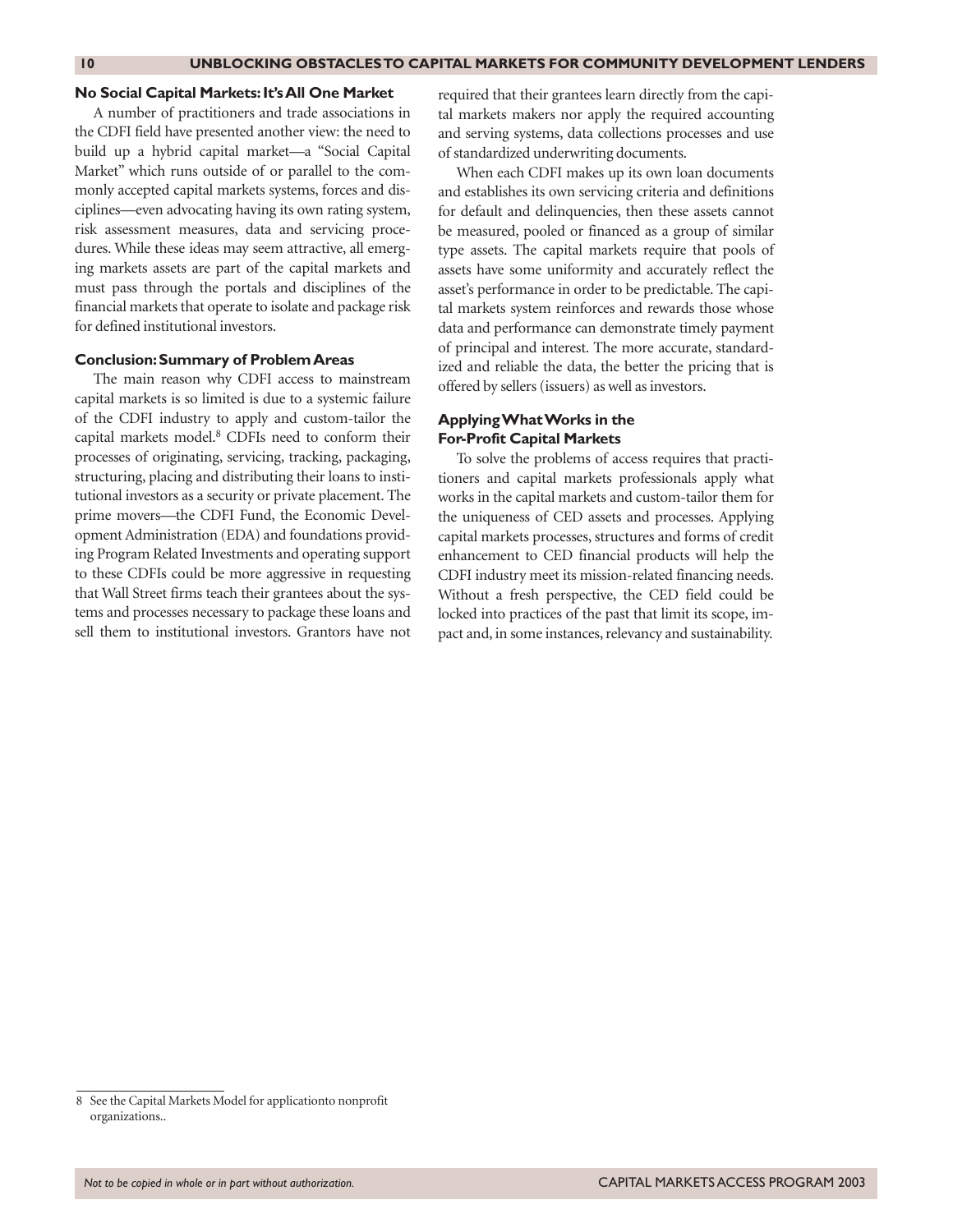# **Section II.The Capital Access Landscape:The Challenges Facing the CDFI/CED Finance Field**

**The size and scope of the CED market has been<br>thoughtfully described by Charles Tansey,<br>Senior Policy Director for the Neighborhood<br>Reinvestment Fund and leader of the Capital Access task** thoughtfully described by Charles Tansey, Senior Policy Director for the Neighborhood Reinvestment Fund and leader of the Capital Access task force of the Financial Innovations Roundtable sponsored by Southern New Hampshire University's School of Community Economic Development.

The rapidly changing institutional CED landscape includes approximately 600 community development financial institutions (CDFIs) certified by the CDFI Fund, 6,400 federal credit unions (FCUs), of which 200 have a lowincome designation given by the National Credit Union Administration (NCUA), 500 EDA grantees as revolving loan funds, 350 United States Department of Agriculture (IRP) borrowers, 300 SBA 504 lenders and 140 micro-lending organizations... Over the past decade the community and economic development field ("CED Field") has benefited from major advances in the efforts to expand access to capital. New public and private sector entities, new concepts, mechanisms and products, new and expanded public sector programs, greater awareness of the Community Reinvestment Act, greater visibility of the CED field and greater commitments on the part of the for-profit as well as the non-profit sectors have contributed to a dramatic expansion of capital availability.9

There are a number of challenges currently facing the CDFI sector as it seeks to expand and scale-up its lending activities. These challenges include:

1 *Pricing:* Previously those entities, that attempted to buy portfolios of loans from CDFIs either did not know how to value the portfolio appropriately or the buyers were overcompensated for their risk. Historically, the discount offered to price the loan portfolio was very deep (price too low) and it didn't make economic sense for CDFIs to sell their loans and lose net asset value. The challenge is to develop a more exact pricing model that better reflects the asset value

in the portfolio and the real default and delinquency histories.

- 2. *Lack of Document Standardization* alienates institutional investors and increases transaction costs. Many CDFIs use various types of loan underwriting documents that differ from the generally accepted loan documents of conventional lenders. The field needs to use standard loan documentation.
- 3. *No Mechanism for Achieving Scale.* CDFIs generate small loan portfolios that are difficult to sell. The CDFIs that want to access the capital markets need an ongoing mechanism to increase scale through pooling. This may include cooperatives, super regional Community Development Entities (CDEs), or an origination system that reflects the capital markets with specialists in each part of the origination, pricing, packaging and selling functions rather than just each organization standing by itself.
- 4. *Market and Management Expertise.*CDFIs have varying credit training skills and risk assessment capabilities. There is no across-the-board minimum competence standard.
- 5. *Unequal Access to Bridge Funds.* Many CDFIs do not have the funds to close on loans at hand and could use a short-term facility that allows them to complete loans in a timely manner. Some CDFIs have excess liquidity, while others have a significant need for 30-, 60-, or 90-day short-term capital. There is no shortterm capital capability similar to the Federal Reserve's discount window to supply short-term bridge capital. By arranging a peer-to-peer CDFI short-term lending process, the CDFIs would achieve a higher deployment rate of limited funds being put to use in their target areas.

.

<sup>&</sup>quot;Mini-Federal Reserve System" proposal by Financial Innovations Working Group, Charles Tansey, Neighborhood Reinvestment Fund.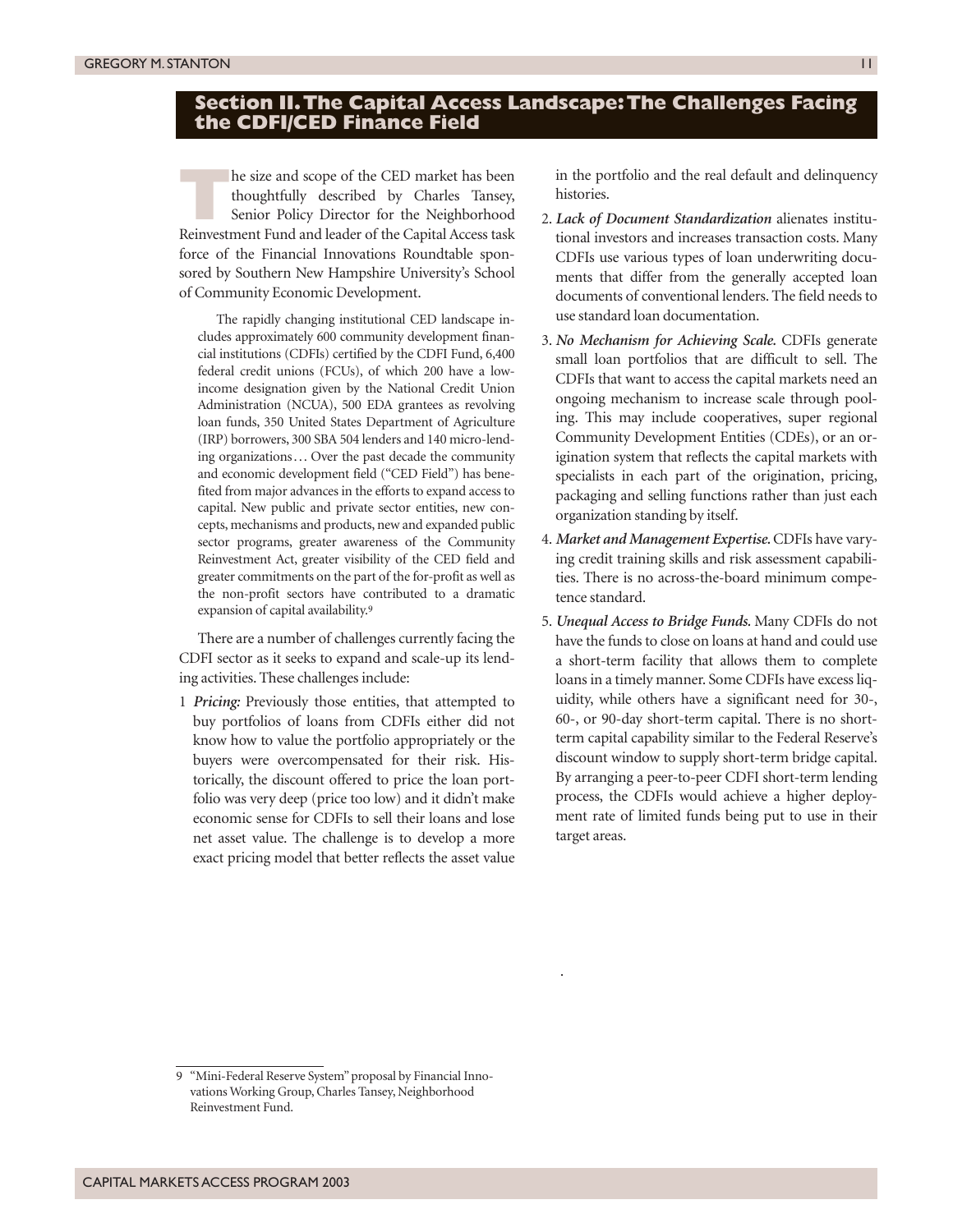#### **So Where Do the Various Actors Stand?**

The **CDFI Fund** has made it a priority to find answers to questions about market demand, liquidity or need for supporting a secondary market. The CDFI Fund, in conjunction with Abt Associates of Cambridge, Massachusetts, the Economic Development Assistance Consortium (EDAC), and Community Reinvestment Fund (CRF) are embarking on a major research and survey effort to find relevant CDFI member's interest and need for capital markets access. Abt *et al* shall assess the feasibility of creating and/or enhancing a sustainable secondary market for loan/investment portfolios of CDFIs. The research looks to answer the following questions posed by the CDFI fund:10

- 1. Is there actual or potential demand for the sale and purchase of CDFI loans/investments?
- 2. If so, what types of loans/investments lend themselves to being sold?
- 3. Are there particular types of CDFI loans/investments that could not be sold on a secondary market?
- 4. Assuming that there is some mutual unmet demand (on the part of both CDFI sellers and potential buyers) for a secondary market for CDFI portfolios, why has that demand not been met?"
- 5. What informational, financial, legal or other barriers hamper the development of such a market?
- 6. What benefits would the establishment/enhancement of a secondary market have for CDFIs?
- 7. To what extent would such a market address/alleviate capital liquidity issues in the industry?
- 8. Which CDFIs or types of CDFIs could/would benefit most from a secondary market?
- 9. What are the potential conflicts (if any) between the financial incentives of a secondary market and the social/economic/charitable motivations underlying many of the CDFI loans/investments?

Assuming that a secondary market for CDFI portfolios could be viable and sustainable, continued research with the CDFI field would look toward answering the following questions:<sup>11</sup>

- 1. Who are the potential purchasers of CDFI loans?
- 2. What marketing efforts would be required to build/ expand the demand for these products?
- 3. Is there an ideal/minimum volume and/or amount of loans that must be included in any secondary

market sale transaction in order for that transaction to be appealing/successful?

- 4. What legal/regulatory changes would be required (if any) to establish such a secondary market?
- 5. What financial incentives (credit enhancements, guarantees, etc.) would be necessary to make the sale of CDFI portfolios appealing/viable?
- 6. How much capital would be required to establish/ enhance such a secondary market?
- 7. What non-financial resources (education, publicity, etc.) would be necessary?
- 8. Who could/would take the lead role in building the secondary market?
- 9. Who would regulate the market?
- 10. Who would be responsible for servicing the loans/ investments sold on the market?
- 11. How would the secondary market ensure that it remained focused on community development?
- 12. What role, if any, could/should the CDFI Fund play in creating/enhancing the secondary market?

The government's response through the CDFI Fund has been to fund research to not only determine the magnitude of current and future loan demand, but more importantly, to determine what elements are necessary to develop and credit enhance products for a secondary market. The results of the research efforts should be available in 2003.12

#### **Foundations' Response**

Some foundations have been motivated to rethink their grant allocations based upon impact and sustainability. Yet rarely do foundations reward the more successful CDFIs because funding is not based upon performance realized, but rather performance hoped for. This is a point of concern for some CDFI grantees; their success seems to provide a disincentive for furthering a foundation's grant-making commitment to them.

Some foundations such as the Ford, Rockefeller, F.B. Heron, W.K Kellogg, MacArthur and Fannie Mae Foundations have developed the field's overall knowledge base in Community and Economic Development Finance. They have individually and occasionally jointly discussed or funded pilot programs and research that will help CDFIs achieve financial autonomy. They are currently exploring how they may guide their grantees towards adopting a dynamic capital markets model.

12 Source: Tony Brown, Fred Cooper and staff of CDFI Fund.

<sup>10 &</sup>quot;Feasibility Analysis—Secondary Market and Recommendations for Establishing/Enhancing It." Direct quotes of questions included in RFP by DCFI Fund 9/13/02.

<sup>11</sup> Direct quotation of questions from Request #RFQ 01-F064 dated 9/13/01 from the DCFI Fund.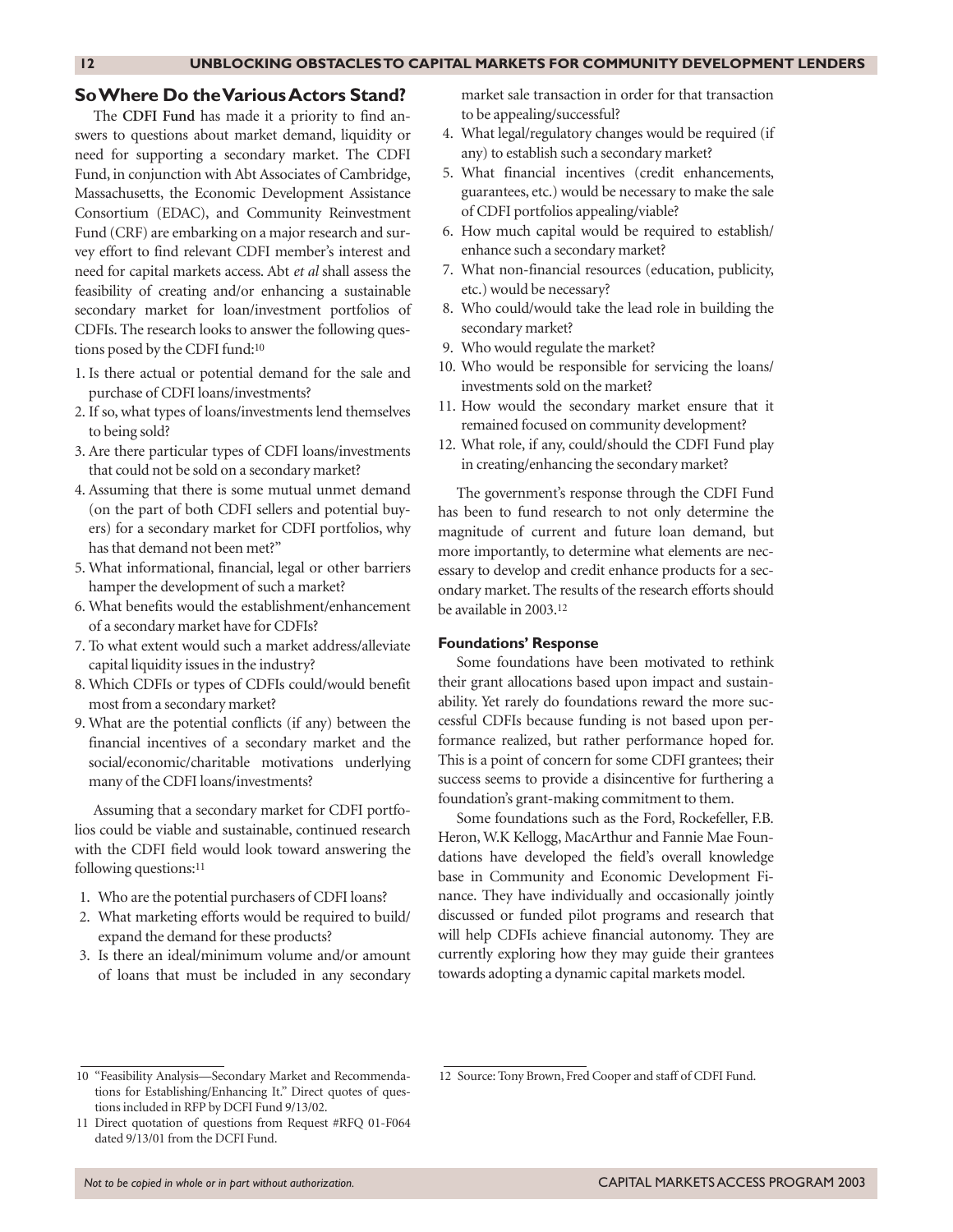#### **Capital Market's Response**

Wall Street firms in general have not provided much research effort to the CED field, although several firms such as Bear Stearns, Jackson Securities and MONY Advest have reached out across the aisle to determine how they might participate with the CDFIs in this emerging marketplace. The major capital markets firms with their structured finance and development finance groups have developed many financial products that address and fund just about every type of asset class (e.g., mortgages, loans, receivables, intellectual rights, contracts, and payment streams, etc.) that appears in the CED portfolio. For even the most unique nonconforming assets originated by financial intermediaries, there is already a financial instrument that has successfully raised capital from institutional investors by for-profit issuers. There is no need to invent anything new—the financial product templates already exist. They simply need to be custom-tailored to the unique repayment characteristics, cash flow and asset type of nonprofit organizations assets.

#### **Financial Innovations Roundtable (FIR) Response.**

The Roundtable organizers13 wanted to make sure that the CED field had a complete and working knowledge of current practices and standards required of any issuer that attempts to access the institutional capital markets. The primary reason for bringing this group together was to frame possible strategies and establish task forces that would help to dramatically increase CDFI liquidity in this sector *(if liquidity needs were warranted and loan demand was not being met*) in addition

to current sources of foundation and government grants and CRA—driven investments. The roundtables provided a clear overview of the *required standards, credit quality, data collection, servicing and reporting procedures* that are practiced and followed by all for-profit issuers (sellers of small business loans) and which must be embraced by all potential issuers from the financial services sector regardless of whether the entity is for-profit or not-for-profit.

The Financial Innovations Roundtable task force concluded with the following recommendations:

- 1. *Build Nothing New.* In order to successfully access the institutional capital markets in any size and of any consequence, the Roundtable participants advised the CDFI field to build nothing "new" nor invest in the high cost of building investment banking infrastructures for underwriting and distribution of securities." The finance professionals advocated that the practitioners apply the best and required practices from the for-profit issuer capital markets model and systems that would be sufficient to satisfy the due diligence and risk mitigation needs of institutional investors.
- 2. *Important Next Steps:* The most important steps for CDFIs' improved capital access are:
	- Identify and quantify real market-based loan demand.
	- Standardize documents with grantor involvement.
	- Provide market acceptable data and performance tracking.
	- Incentivize loan origination and loan quality.
	- Coordinate pooling and issuer cooperatives among regional CDFIs.
	- Establish a standards oversight committee.

<sup>13</sup> Securitization Roundtable, U.S. Chamber of Commerce, March 15, 2002 in Washington, D.C. and May 3, 2002, Manchester, NH, sessions sponsored by the Financial Innovations Roundtable, a program of the School of Community Economic Development at Southern New Hampshire University. See www.finir.org.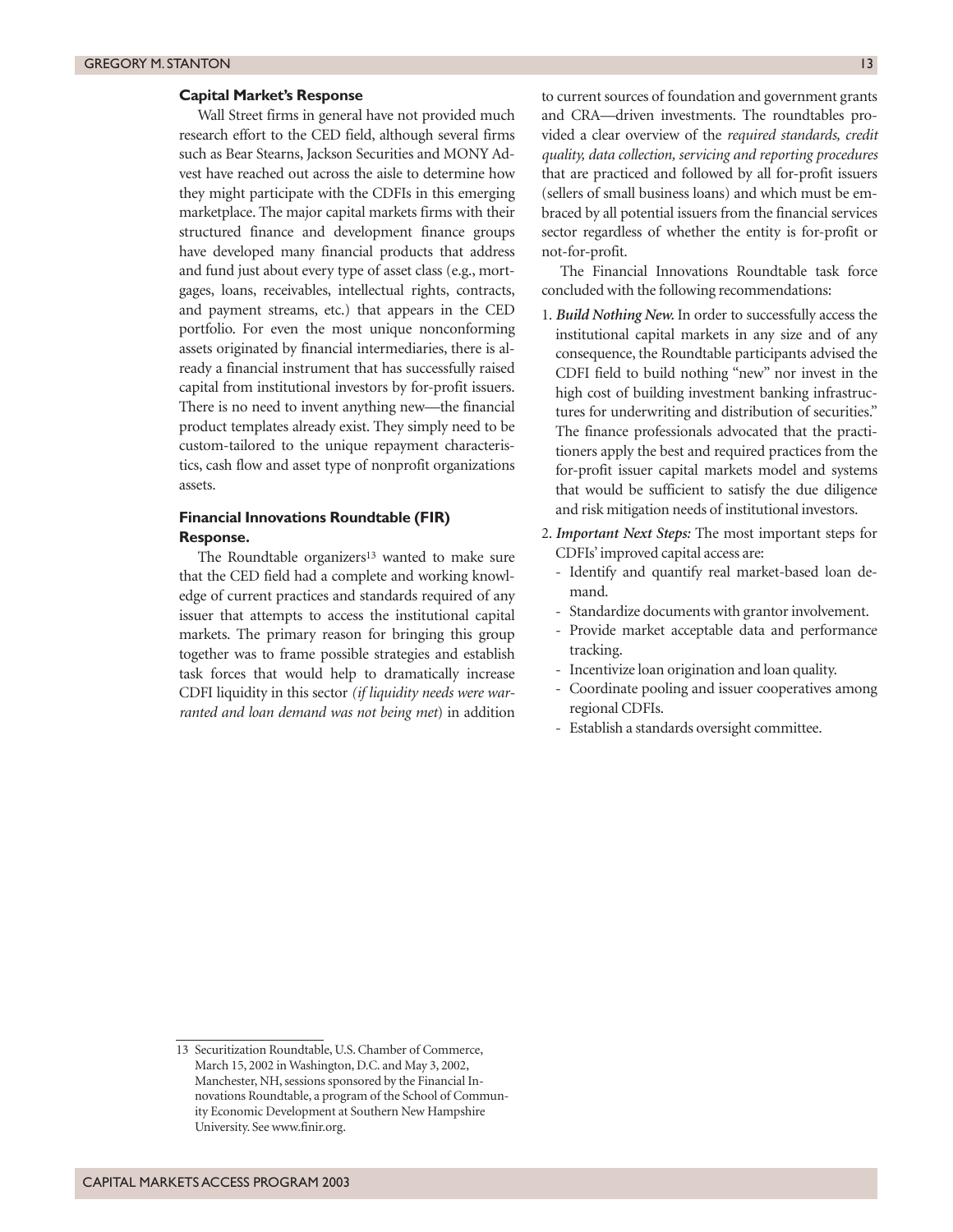#### **Accessing Capital Markets: Next Steps**

#### **First Step—Need for Organizational Audit and Review.**

The Wall Street participants agreed that unless the capital markets were approached on the terms and conditions that they were accustomed to, there was very little chance of creating a sizable or efficient way to finance a growing amount of CDFI's Bankable Financial Assets.

An FIR speaker, Ms. Robin Gordon of the Deloitte & Touche's Global Markets Securitization Strategies Team

#### **Next Steps**

- **A CDFI audit**
- **Incentives for increasing loans and quality**
- **Form a market committee**
- **Cooperation**

provided an overview of the standards terms and conditions and processes that the capital markets was accustomed to. She presented all of the critical elements that any CDFI needs to possess, manage or master in order to be an issuer in the market. These basic elements include: Data-Collection, Performance-Tracking, Back-Office Systems, Ser-

vicing Credit Quality, Collection Systems, Troubleshooting, Loan Pricing, Deal Structuring and Standardization Requirements.

Ms. Gordon suggested that each CDFI should perform an audit on its readiness to be an issuer by completing an "Infrastructure Assessment" on its abilities and capacity to sell its loans in the capital markets. The audit reviews the following critical functional areas:

- A review of the CDFI's management, policies & procedures.
- A review the technology systems for maintaining data integrity and reporting.
- A review of the appropriate internal accounting and audit controls.
- An evaluation of all potential "bombs" or weak links in the organization.
- A review of underwriting and origination practices.

#### **Second Step—Develop Incentives**

Based on the result of the audit, the grantors, in conjunction with practitioners, would look at what area of the loan underwriting business would need improvement and change. Further, they would look at what guidelines or incentives they would be able to provide for their grantees to...

- adopt market-based underwriting standards and controls,
- adopt incentives for loan origination to increase the number of loans per target area,
- adopt incentives for the practitioners to improve loan credit quality, and
- adopt incentives for market-based systems and servicing practices.

#### **Third Step—Form the Committee to Advance Market Standards**

Similar to the way in which the Federal Reserve uses its "moral suasion" to guide its member banks in maintaining banking disciplines, so too foundations can provide a similar guidance to grantees in fostering financial autonomy over time. The role of "philanthropic" moral suasion by the leading foundations in community development funding could play a significant role in guiding grantees' adoption of standards and embracing the disciplines necessary for meeting the demands of institutional investors. A committee comprised of foundations and CDFI practitioners could be established by the grantor community to organize voluntary guidelines for the standardization procedures and advance market standards. This group should include CDFI practitioners and trade organizations as well as leading CED funders such as:

- 1. MacArthur Foundation
- 2. CDFI Fund
- 3. F.B. Heron Foundation
- 4. Fannie Mae Foundation
- 5. W.K. Kellogg Foundation
- 6. Ford Foundation
- 7. Rockefeller Foundation
- 8. Economic Development Administration
- 9. Calvert Foundation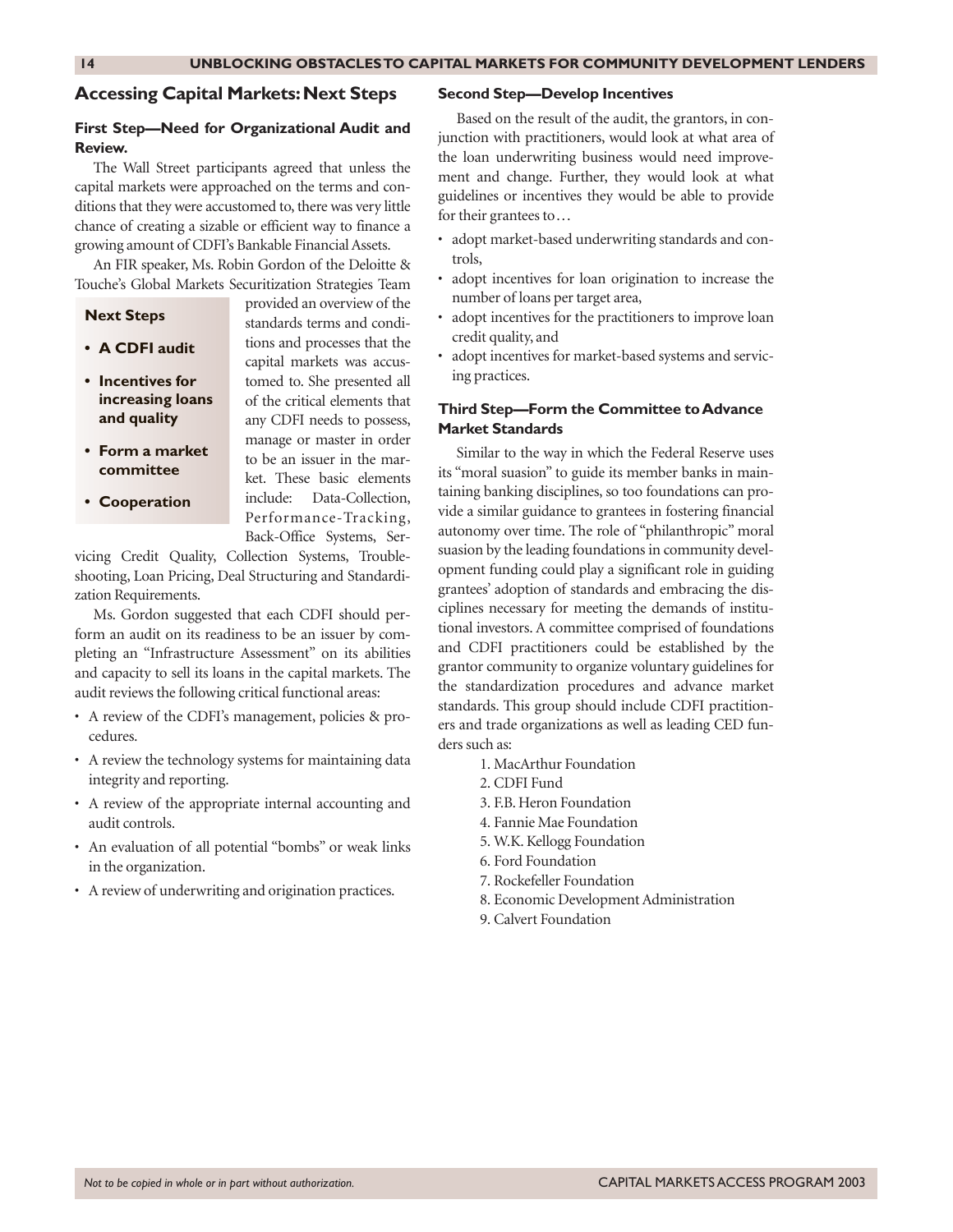#### **Fourth Step—Cooperation.**

In order to advance the vision of across-the-board capital access for the CDFI industry, it will require resources and active participation from the CDFI Fund, EDA, HUD, USDA, contributing Wall Street firms, and foundations *working together.* This level of cooperation has not been experienced before and, while difficult to achieve among highly independent groups and organizations is considered the single most important factor in achieving consistency, standardization and universality. By collaborating as issuers, the CDFI industry may also be able to achieve scale. If funders collaborated as cooperating stakeholders, they would be instrumental in collectively identifying the lab work, experimentation and pilot projects that would help this field address the needs for a secondary market, systemic changes to the origination, valuation and distribution processes for the underwriting of CED assets.

The cooperation of Wall Street with foundations and practitioners would also find more effective ways of credit enhancing CED products or increasing the

deployment of capital among CDFIs across the country. The CED field could possibly develop super-regional CDEs to use excess new market tax credits or partner with other CDEs or establish regional pooling mechanisms for aggregating loans sufficient for a CED private placement.

There are several important areas in which the foundations, financial firms and practitioners could work together, the most important being that they need to plan and execute pilot programs to improve access by standardization, credit enhancement, pooling and creating scale and establishing basic competencies.

Thoughtful input from interviews, roundtables, focus groups and think-tank sessions highlight the need for leaders in the field to be innovative, collaborative and creative problem-solvers in order to increase the supply of capital to meet expanded demand as well as determining the suitability of current infrastructure. The transformation of the CDFI process from a portfolio to a capital markets asset management model requires a change in the methods of doing business.



*Figure 3. Cooperating Stakeholders*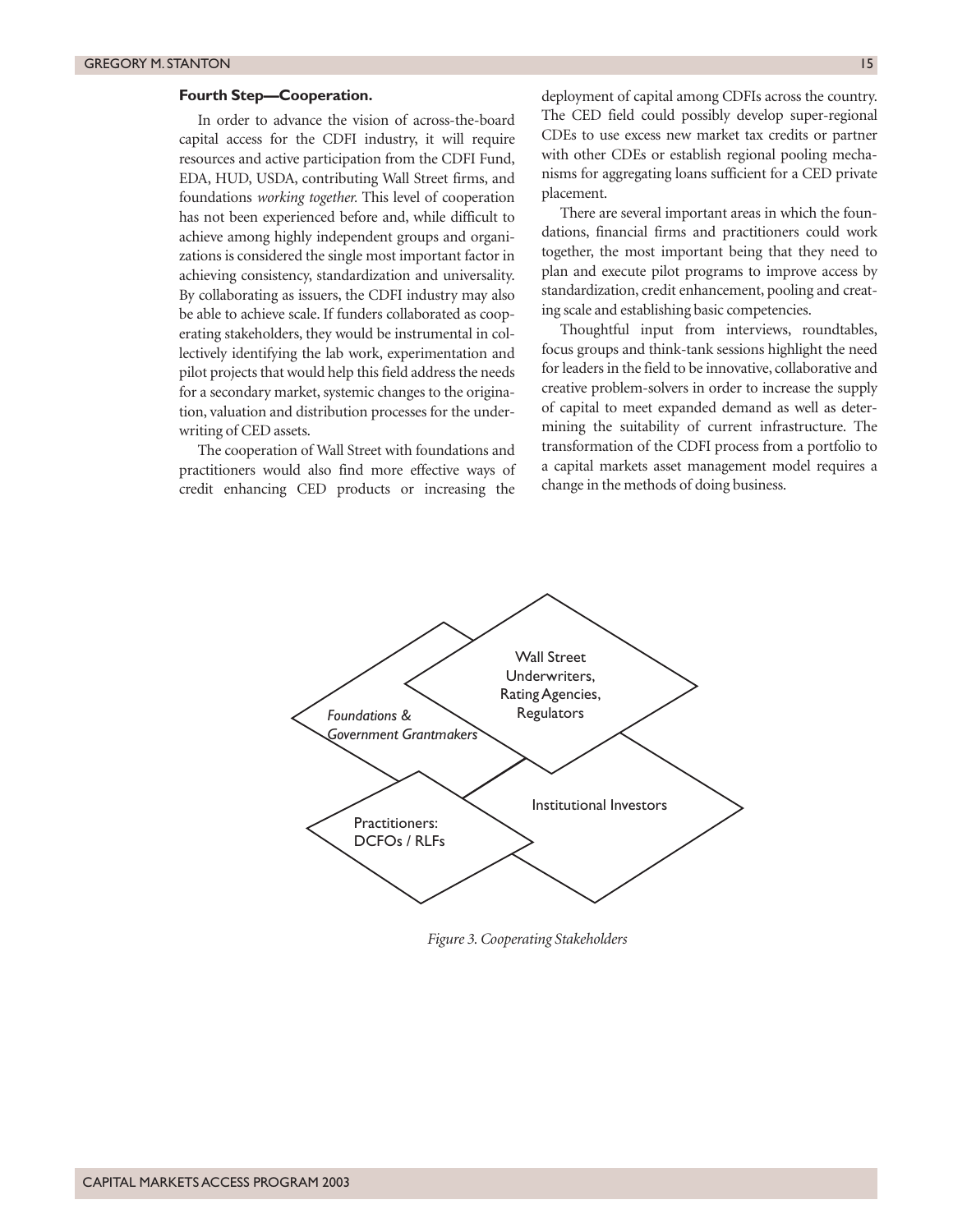# **Section III.Vision and Innovation—Steps to Improve Capital Markets Access**

This section identifies and describes nine innovations that would improve capital access for community development lenders. The chart below identifies the nine innovations and is followed by a brief description of each of them.

| I. Create a Community Development<br>Financial Guarantee Corporation.<br>- Establish a financial guarantee capability<br>designed to credit enhance pools of<br>CDFI loans issued as investment grade<br>"A" or better with private placements.<br>Develop from existing capacity, pro-<br>grams and resources, that are already<br>available.                   | 2. Develop a Training Institute to train<br>CDFI lenders in capital markets prac-<br>tices.<br>- Establish a training program, with the<br>Federal Reserve banks as partners, to<br>teach CDFIs credit policies, standards,<br>and procedures.                                                                                                                                                                        | 3. Establish a CDFI Mini-Federal Reserve<br>System for short-term liquidity.<br>- Establish a CDFI peer-to-peer short-<br>term lending capacity through a custo-<br>dian Federal Bank and supported by<br>foundation credit backstop for 30-,60-,<br>90-, or 120-day loans to peer CDFIs.                                                                         |
|------------------------------------------------------------------------------------------------------------------------------------------------------------------------------------------------------------------------------------------------------------------------------------------------------------------------------------------------------------------|-----------------------------------------------------------------------------------------------------------------------------------------------------------------------------------------------------------------------------------------------------------------------------------------------------------------------------------------------------------------------------------------------------------------------|-------------------------------------------------------------------------------------------------------------------------------------------------------------------------------------------------------------------------------------------------------------------------------------------------------------------------------------------------------------------|
| 4. Create a Pooling Mechanism for CDFI<br>Loans.<br>- Establish a cooperative or aggregating<br>vehicle that brings together several<br>CDFIs as separate issuers into a larger<br>pool of multi-issuers which would sell<br>or collateralize a private placement in<br>exchange for liquidity at a negotiated<br>rate.                                          | 5. Establish a Production Index &<br><b>Accounting Methods.</b><br>- Establish a production index for foun-<br>dations to measure rates of deploy-<br>ment and the number and quality of<br>loans originated by CDFIs per year.<br>- Design, with practitioners in conjunc-<br>tion with national accounting firm(s),<br>accounting software to measure cost<br>and efficiency of administering lending<br>functions. | 6. Improve Asset Management.<br>- Use "dead" or auctionable assets from<br>HUD, USDA, or SBA as part of a<br>revolving collateral pool.<br>- Establish a CDFI Loan Marketplace on<br>the Internet where practitioners can go<br>to determine pricing on their portfolio<br>or potential market interest or poten-<br>tial pooling with other CDFIs as<br>issuers. |
| 7. Establish a Financial Product Task Force.<br>- Maximize Tax Credit Sources by pro-<br>viding investor input into developing<br>equity-type securities that include the<br>New Markets Tax Credit (NMTC) so<br>that there is market acceptance upfront<br>from the three investor groups: Banks,<br>corporates/institutionals and High Net<br>Worth Investors. | 8. Create a Standardization Oversight<br>Committee.<br>- Establish a committee to be comprised<br>of senior members of foundations.<br>CDFI practitioners, securities firms, and<br>others to adopt standards around data<br>collection, underwriting standards, doc-<br>umentation etc. Eventually, make these<br>standards one of the conditions neces-<br>sary for future grants.                                  | 9. Create a Community Development<br>Asset Exchange-NMTC Barter<br>System.<br>Develop an exchange program similar<br>to the asset barter systems to replicate<br>those elements that attract corporate<br>investors to the NMTC in exchange for<br>donated/depreciated assets.                                                                                    |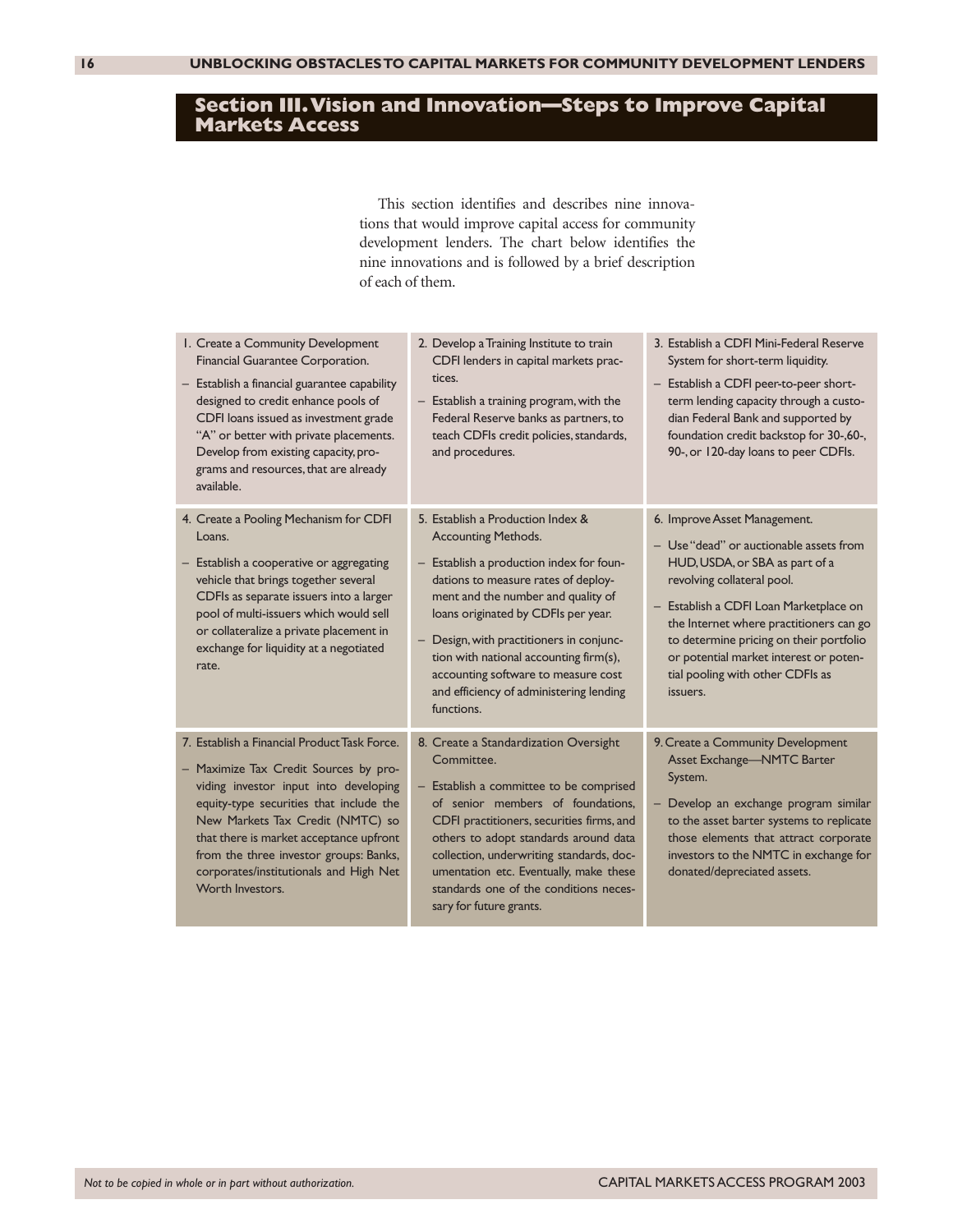# **Innovation #1. Community Development Financial Guarantee Corporation**

*Objective:* To design a business model for a financial guarantee company that would wrap and credit enhance pools of loans from CDFIs so that they could be issued as investment grade to institutional investors such as pension funds and insurance companies which invest in private placements (144A private placements). Community development lenders need a credit guarantee vehicle that can shorten the distance between the lenders and the capital markets.

*Rationale:* It is very difficult to get a pool of loans packaged and of interest to institutional investors without either high loan loss reserves, substantial first loss guarantees, subordinated tranches or over-collateralization. The Community Development (CD) Financial Guarantee Corporation would be an *"A"-Rated financial guarantee insurance company* dedicated exclusively to the community development sector to credit enhance loans as an investment grade private placement. The financial guarantee insurance industry was founded in the early 1970's and can be best described by the following Standard & Poor's commentary:

Financial guarantee insurance...is the oldest rating enhancement mechanism for providing third-party support or security for the guaranteed payment of principal and interest...has been driven by several factors...(including) upgrading through the insurance mechanism an eco-

nomically attractive proposition for both the issuer and insurer....From the investors' standpoint, the added comfort and liquidity that the insured rating provides appears well worth the slight reduction in yield. (S&P's Public Fin. Criteria 2000)

The proposed mono-line company will have a primary business objective to issue A-rated financial guaranty insurance policies to enhance the credit (and subsequent credit ratings quality) of securities and obligations issued by qualified community development institutions. The financial guaranty insurance company will be funded by equity from socially motivated capital (SMC) and foundations in the amount that the rating agencies would deem necessary to provide a single A credit quality wrap. For example a CD Financial Guarantee Corp. with an equity capitalization of \$2million would allow this entity to credit enhance \$50 to \$75 million in loans that have been put together as a security or debt instrument. In Figure 4, a group of sellers (issuers) sell their loans to a trust that is credit enhanced. A rating agency would assign a rating either to the guarantor company or to the pool of loans as a debt security. Either way, the sellers benefit from a higher credit quality (actual or perceived) and a broader base of potential institutional investors.



*Figure 4. Schematic of Community Development Financial Guarantee Corporation.*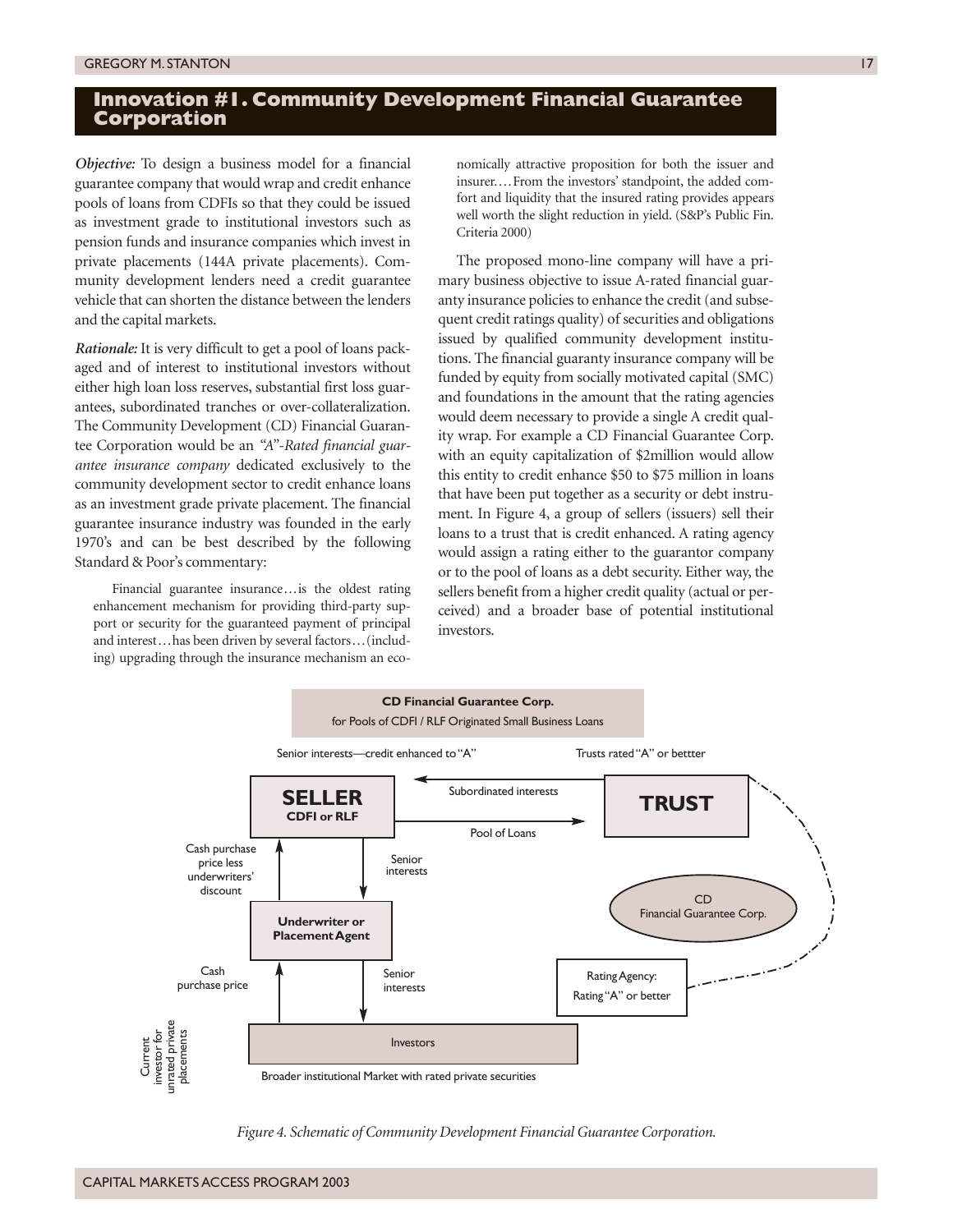#### **Innovation #2. Develop a Training Institute for Community Development Lenders**

**Concept:** For the CDFI system to expand its capacity to help low-income communities overcome critical financing gaps, it must begin to develop new ways of organizing its work, serving its customers and interacting with and leveraging the resources of mainstream capital markets. Knowledge of the capital markets needs to be understood and mastered if seeking capital from institutional investors. This is a prerequisite in terms of due diligence, quality of historical data and acceptable management practices. The CDFI system and its pipeline to larger and more consistent sources of capital by way of institutional investors are being limited by CDFI infrastructure constraints, methods and practices of doing business, and a reluctance to adapt to capital market standards.

**Rationale:** The various capital markets initiatives cannot be fully implemented without a technically proficient CDFI industry. A capital markets training program for practitioners will achieve this goal through a partnership with the Federal Reserve System and deploying seasoned CDFI, capital markets and credit experts to serve as institute faculty. While there are various types of technical assistance offered by trade associations and consulting firms, the banking and capital market industry through its standard credit, pricing and risk assessment programs are best equipped to teach each member of the CDFI industry the necessary steps to issue investments as practiced in the for-profit sector. The following chart illustrates a proposed training program.



*Figure 5. Credit Training Program*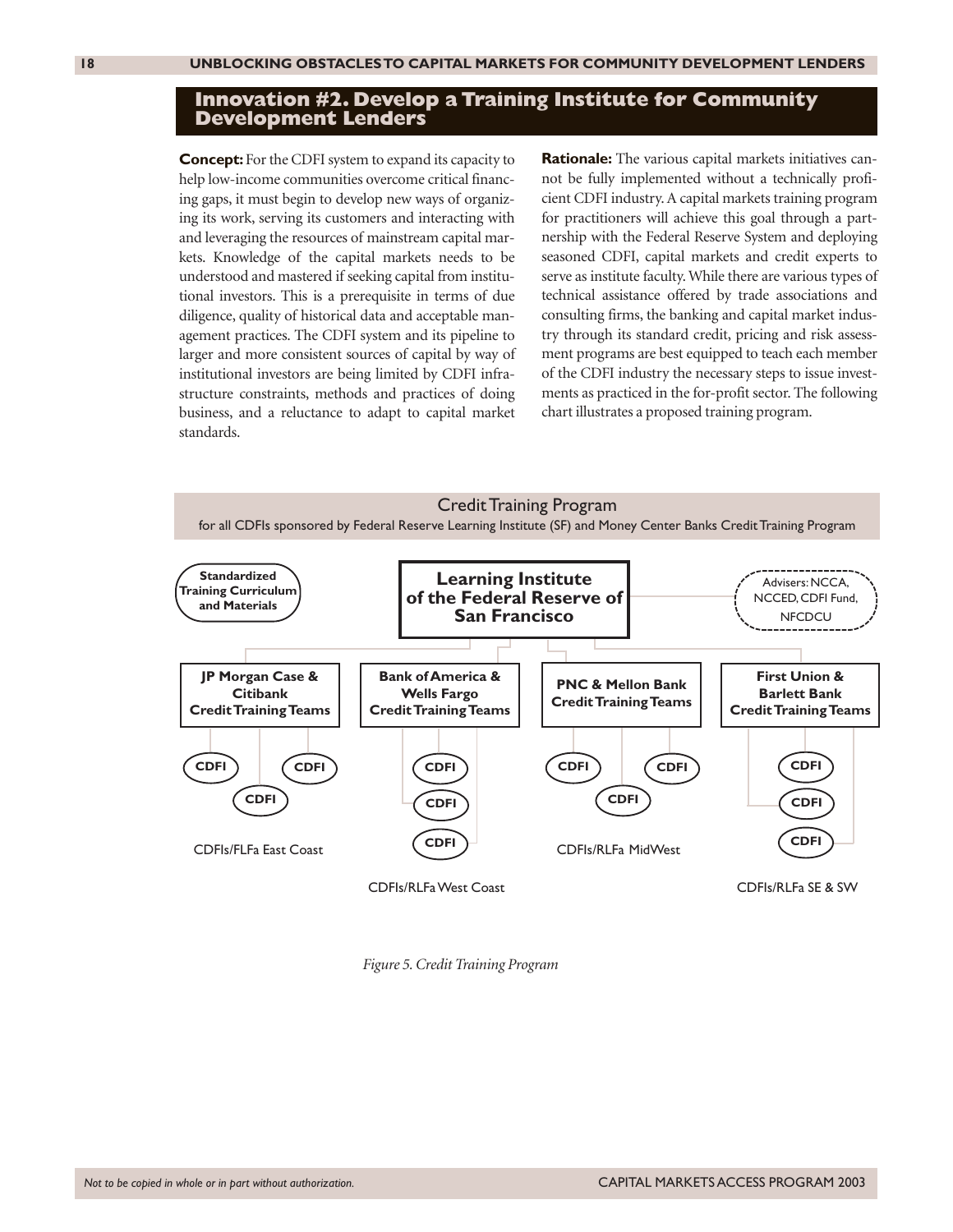# **Innovation #3. Mini-Federal Reserve System for Short-Term Liquidity**

**Concept:** The proposed "Mini-Fed" would help increase the rate of deployment of grantor funds to needy borrowers in the CDFI system. It calls for the establishment of a vehicle for short term liquidity among CDFIs that would allow for increased loan closings, accelerated capital deployments rates and achieving higher levels of across-the-board impact. The CDFI Mini-Federal Reserve System is the equivalent of a discount window—a liquidity vehicle for CDFIs to cover capital needs for short-term liquidity (i.e. 30-, 60-, 90-, 120- or 180-day funding needs). This system would increase the Rate of Funds Deployment throughout the system, a measure for foundations and grantors to track the impact of loans and grants. This would be the basis of a Deployment INDEX. The Mini-Federal Reserve concept is essentially a CDFI peer-to-peer short-term lending program. CDFIs with excess short-term capital, which they normally deposit in their local banks, will provide a CDFI borrower with the needed funds.

**Rationale:** This mechanism allows advances against investments and allows the CDFI to close on potential loans at hand. The peer lender would be providing a peer borrower with needed funds based not on the borrowers CDFI credit, per se, but on the quality of the proposed "take out funding" or the letters of intent or commitment from borrowing CDFI's expected source of repayment. This Mini-Fed lending capacity would be offered through a custodian trustee money center bank. The due diligence for the CDFI lenders could be provided by an industry participant (such as the Calvert Foundation which already provides this function to foundations and investors). Currently there is no national liquidity vehicle to move excess capital to areas with shortage of capital within the CDFI or RLF industry the same way that the Federal Reserve or the central Credit Union or the FHLB provides it members.

Note the crossing of loans through a money center bank, using existing capabilities and capacity rather than building anything new.



*Figure 6.—A Concept of a Mini-Federal Reserve System*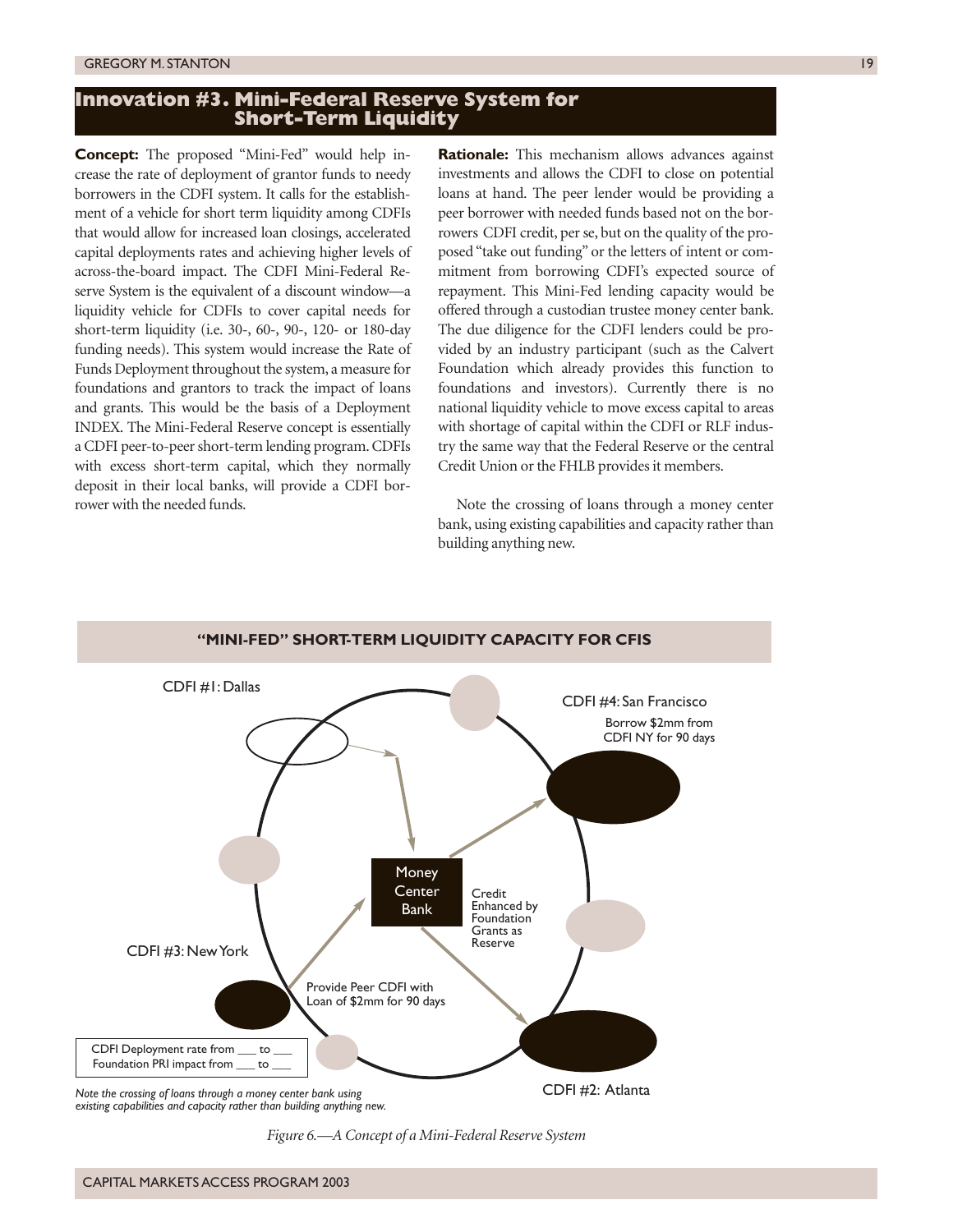## **Innovation #4. Pooling Mechanism for CDFI Loans**

**Concept:** Pooling is a very cost-effective way for smaller CDFIs with small portfolios of loans who may only need to borrow infrequently. Pooling can reduce transactions and issuance costs. There are several reasons why pooling can be economical for multiple CDFIs:

- Borrowing costs are spread over a larger base, so the cost per dollar borrowed is less.
- Rating agencies are willing to rate a pool's debt, and bond insurers are willing to consider insuring a pool issue, even though the pool includes CDFIs, which are not rated or ratable.
- Default risk is lower due to the diversification of credit risk and from a geographic dispersion of risk.
- Diversification results from having many borrowers instead of a single CDFI with loans concentrated in one census area or cluster of zip codes.

**Rationale:** In addition to pooling loans among groups formed as issuers or "loan sellers,"regional organizations could be formed to service those entities that are linked or networked with other CDFIs that have qualified for Community Development Entity (CDE) status and

received an allocation of New Markets Tax Credits (NMTC). CDFI-NMTC recipients may want some mechanism to join other CDEs together in monetizing their NMTCs for their projects or access to other CDE's projects that may provide them with an opportunity to use their NMTC allocation to raise capital for their target area. A Super Regional CDE may be able to aggregate tax credits and transactions or to broker or join CDEs together in selling their NMTC. These Super Regional CDEs may mirror the way in which the CDFIs have already organized themselves into geographic areas, such as the West, Midwest, and East Coast.

There are many economic benefits and infrastructure cost savings when a regional or collaborative pooling effort is established among several CDFIs and RLFs. A hypothetical example is provided in Figure 7. With the assistance of Wall Street Without Walls, an actual pooling initiative began in 2002 with 15+ CDFIs in the Southern states mostly in rural low-income areas. These CDFIs have portfolios of loans and want to learn about options for monetizing those loans.

# **EXAMPLE OF SEVERAL REGIONAL CDFIs POOLING ASSETS**

(for illustrative purposes only)

|              |                     | <b>POOLING GROUP I</b>            |                     |                 |              |
|--------------|---------------------|-----------------------------------|---------------------|-----------------|--------------|
| <b>State</b> | <b>City</b>         | <b>CDFI/RLF</b>                   | <b>No. of Loans</b> | <b>Total</b>    | \$ (Loans)   |
| <b>CA</b>    | Sacramento          | Rural Comm. Assist. Corp          |                     | 6               | \$1,500,000  |
| KY           | Kentucky            | Federation of Appalachian Housing |                     | $\overline{14}$ | \$3,200,000  |
| MI           | <b>Battle Creek</b> | Neighborhoods Inc of Battle Creek |                     | 5               | \$1,800,000  |
| <b>MT</b>    | Montana             | Montana Community Dv. Corp.       |                     | 4               | \$1,530,000  |
|              |                     | <b>POOLING GROUP 2</b>            | <b>Total</b>        | 29              | \$8,030,000  |
| NC           | Durham              | Self-Help Inc.                    | $\overline{2}$      | 20              | \$9,500,000  |
| <b>MA</b>    | <b>Boston</b>       | <b>Boston Community Capital</b>   | $\overline{2}$      | 12              | \$5,000,000  |
| IL           | Chicago             | Illinois Facilities Fund          | $\overline{2}$      | 4               | \$4,600,000  |
| <b>ME</b>    | <b>Bath</b>         | <b>Coastal Enterprises</b>        | $\overline{2}$      | 9               | \$2,500,000  |
|              |                     | <b>POOLING GROUP 3</b>            | <b>Total</b>        | 55              | \$21,600,000 |
| <b>NH</b>    | Concord             | New Hampshire com. Loan Fund      | 3                   | 9               | \$2,500,000  |
| <b>NJ</b>    | <b>Newark</b>       | New Jersey Com. Loan Fund         | 3                   | $\overline{7}$  | \$6,000,000  |
| <b>VT</b>    | Montpelier          | Vermont Com. Loan Fund            | 3                   | 6               | \$1,200,000  |
| <b>CT</b>    | New Haven           | Greater New Haven Com. Loan Fund  | 3                   | 8               | \$800,000    |
|              |                     | Total                             |                     | 30              | \$10,500,000 |

*Figure 7. An example of pooling assets*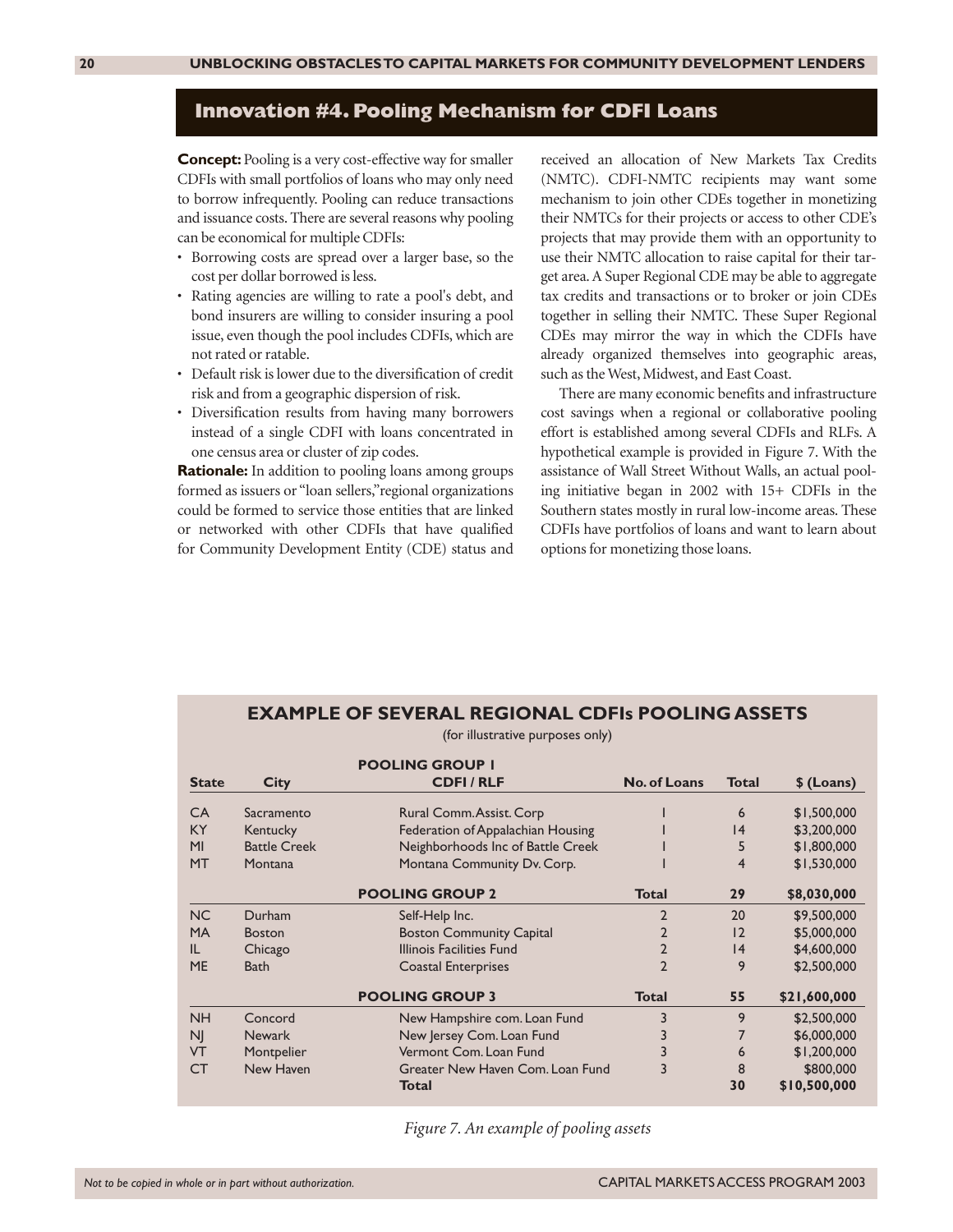# **Innovation #5.A Production Index and Accounting Methods**

#### **Production Index—A Proposed Measurement Tool**

There is no national index by which the CDFI Fund or the EDA measures each CDFI's loan production and quality against an objective benchmark. The result of an Index and measurement against an Index would be to establish a system of rewards or incentives to motivate grantees to maintain loan quality control and adherence to agreed upon and accepted loan origination standards. Of the 500 CDFIs and 300 RLFs, only a small percentage (15-20%) originate greater than 20 loans per year. Too many CDFIs originate far too few loans to be effective.

#### **Incentives for Quality Loan Origination**

There is no organized method for measuring and rewarding strong, quality loan origination. Foundations and the EDA, concerned about getting maximum social or mission utility from their grant dollars, should look at grantee deployment rates, the percentage of grant capital that is actually loaned or deployed to targeted borrowers, and determine the total number of loans and quality of loans that a grantee is underwriting in their portfolio.

With the CDFI Fund's recent geographic organization into three territories—East, Midwest and West there should be a national grid of CDFIs that assesses loan activity by state, by market, by census tract, by zip code and by grant dollars provided. This information would be most helpful to the Fund and to foundations to determine the geographic reach and penetration into the most distressed areas. It is also a service measure the effective rate of CDFIs and RLFs meeting demand in targeted geographic areas. An annual review of total loan activity and a master grid of loans by service areas will help leaders in the industry develop an informed perspective on possible measures that could increase the social and economic impact and the effective delivery of financial services.

This may include: 1) Combining functions of CDFIs/ RLFs to achieve economies of scale, 2) Advocating for certain CDFI mergers, acquisitions or combinations of capabilities with other financial intermediaries, 3) Tracking loan volume and credit quality by region to detect trends or information that would be helpful to adjust lending practices or retool loan products, 4) Providing grantors with a timely audit on effective and non-effective CDFIs and RLFs, which CDFIs and RLFs need greater assistance, and those CDFIs that may need to be closed down, expanded or retooled in order to yield a higher level of impact.

Standard cost accounting software needs to be developed that identifies, separates and quantifies the two major costs of issuing a CDFI loan: 1) the cost for origination and delivery of financial services, and 2) the cost for providing technical assistance (TA), business plans and the mission-oriented value added to the community and the borrowers.

This standard cost accounting software could be developed with input from the major accounting firms, an oversight group established by the philanthropic community (perhaps through the Council of Foundations), the experience from small business loan issuers (e.g. Business Loan Express, The Money Store, Lending Tree. com) and the nonprofit financial intermediaries such as the CDFIs and RLFs. The overwhelming goal is to develop an efficiency-checking mechanism that helps determine the cost for administering loans versus the cost of providing TA to borrowers.

#### **Technical Assistance Costs versus Standard Loan Administration Costs**

There is currently no way to measure how much the technical assistance costs versus the standard loan administration costs in the development of a CDFI loan portfolio. Much-needed technical assistance provides help to potential borrowers and absorbs a lot of either the operating overhead costs or the spread income realized. The nature of the CDFI lending business requires lenders to provide these specialized TA services and to work with their borrowers. By doing so, the capital is used to help stimulate growing companies and job creation. There is no apples-to-apples comparison between a strong credit, a bank borrower and a CDFI borrower. The costs for underwriting the loans on an "all in" basis is much higher for the CDFI. However, it would be extremely helpful to know the TA costs and the administration costs. These comparisons would provide insight into operational efficiency. Either way, accounting for the full costs of a CDFI loan (TA vs. Administration) empowers management and philanthropy to make more informed decisions on cost improvement and realizing greater returns per grant dollar.

*Improves Pricing.* Even though the relative costs of originating and administering loans to a CDFI's target market are much higher than an average financial services company, CDFIs equipped with more precise cost information will be better able to price its loans.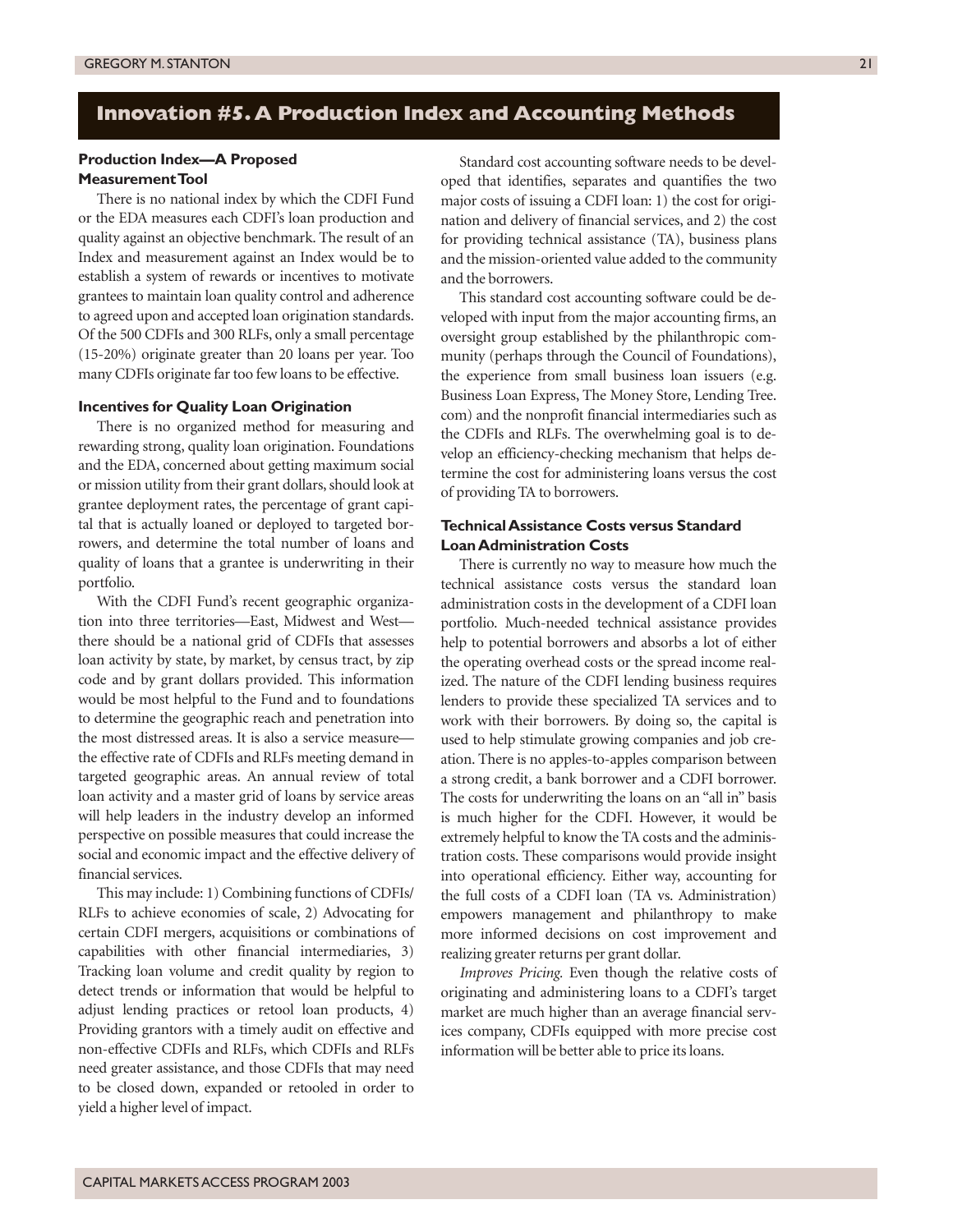#### **Innovation #6. Improved Asset Management**

**Concept:** Use U.S. Government "Dead" or "Auctionable" assets for collateral in Community Development Loan Pool Transactions.

**Rationale:** To advance a program for monetizing "dead" or auctionable assets by HUD, USDA, SBA, etc., to be used as a central collateral guarantee initiative using excess or auctionable assets as collateral for a specific transaction. The results would be higher credit quality transactions that consequently open CD organizations up to a broader institutional marketplace of investors who are only able to buy investment-grade rated debt securities. Often, if a transaction had additional collateral behind it, it could mean the difference in

a much higher credit quality rated vs. unrated security, or could substantially reduce the transaction costs associated with financing a certain community project.

Currently, there is a vast (\$10 billion annually) portfolio of assets auctioned off by the U.S. government (see www.Fedsales.gov). If a small amount of these assets could be set aside and pledged on a revolving basis (i.e. replenished every 24-26 months) as a credit enhancement or additional collateral for about 2-5% of the total value of a community development financing (i.e., \$50mm–\$100mm) could leverage \$2 billion in CD transactions.





*Figure 8. Using Government Assets as Credit Enhancement*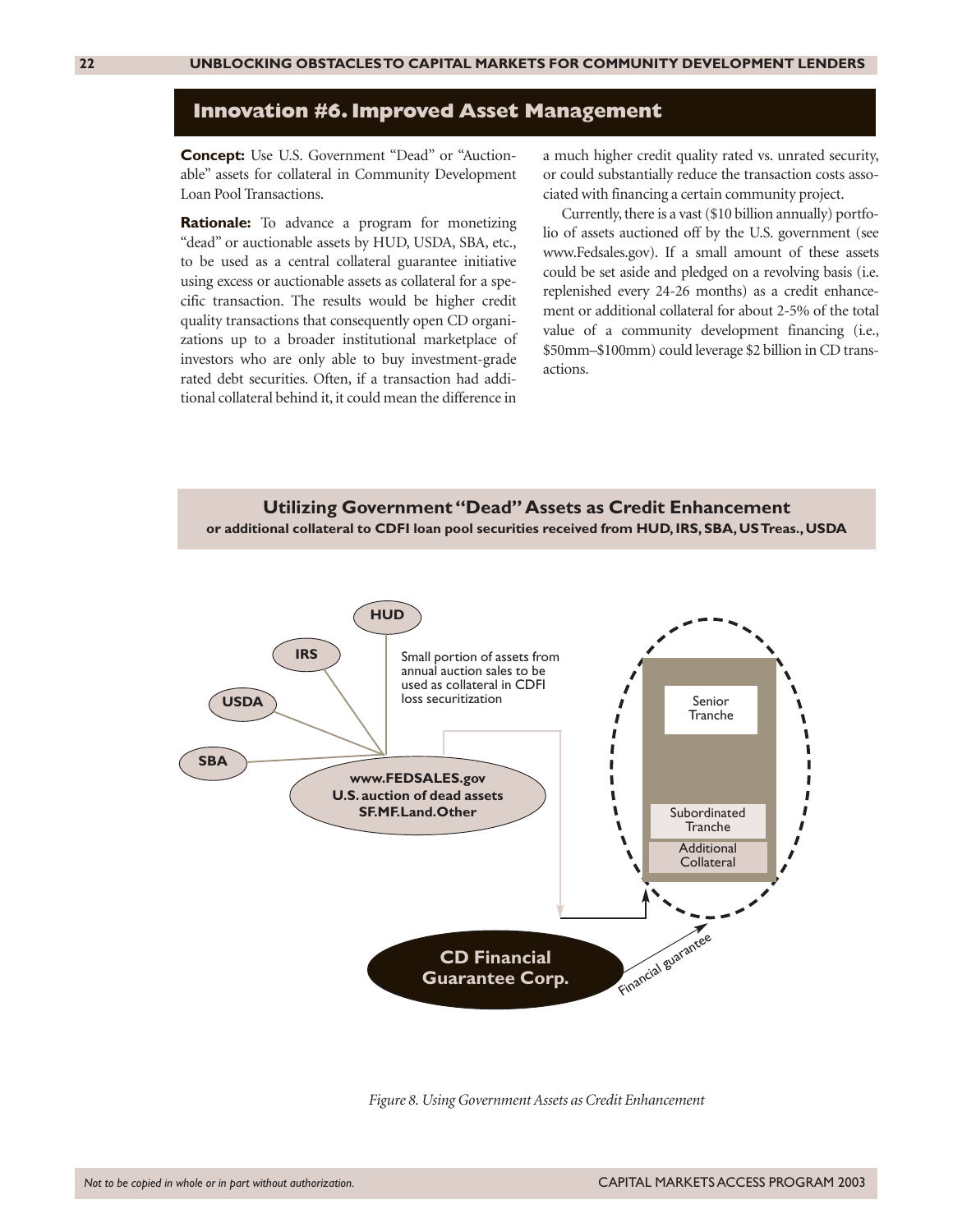# **Innovation #7. Develop a Financial Product Task Force**

**Concept:** Over the next seven years, \$15 billion in New Markets Tax Credit investments will be made by private investors. While the NMTC is perceived as a "shallow" credit, many investors, particularly those who were used to substantial tax credits from the low-income housing tax credit, have initially demurred from embracing the NMTC because there is too much risk for too little tax credit. Within the CDFI industry and at the CDFI fund level, there still needs to be discussions with groups of potential investors such as CRA-driven banks, taxable insurance and corporate investors with an interest in minimizing tax liabilities, and high net worth individuals (HNW) whose tax planning and trust planning could use tax credits as part of their overall estate planning. Each of these potential target groups has unique investment horizons and investment parameters so a "one product fits all" approach would not work in attracting these investors. A financial product task force could examine a number of potential opportunities for the NMTC.

#### **Investors & Financial Engineers**

For the NMTC to be a success and gain investor interest, the CDFI industry should be spending as much time educating the practitioners, as well as the street investors, on designing possible equity products with input directly from the investors and financial engineers.<sup>14</sup> The industry should team up with a representative group of financial engineers, financial product developers from the major bracket firms, private banking groups and treasury and trust sides of the large commercial banks to help them decipher the specific investors' needs and develop securities that meet their needs.

There are many opportunities to employ new financing and develop new tools for the field, including:

- □ Preferred Equity
- ❐ Cumulative Preferred Equity
- ❐ Pay-In-Kind Cumulative Preferred Equity
- ❐ Convertibles (equity converts to debt, or debt converts to equity)
- ❐ Exchangeable—Redeemable Preferred
- ❐ Participation Certificates
- $\Box$  Index-based Equity<sup>15</sup>

#### **Market-Based Product Development**

Include Wall Street financial engineers, applied structured finance and financial product and private banking product developers into the NMTC discussion. Involve these groups in developing possible mechanisms to attract investors in raising Tier 1 capital for the CDFI industry as a whole. An example of this process may include the following:

Assemble tax attorneys, think tank innovators, and the three types of potential investors: *Private Bankers* (e.g., JP Morgan, US Trust, Bessemer, Northern Trust for high net worth investors), *Fund developers* and markets for the Socially Motivated Capital Funds (e.g., Calvert, Trillium, Domeni) and *Structured Finance Financial Product Developers,* e.g., Soloman Smith Barney, MONY, and CSFB). Supply them with the direction and the resources to develop marketable financial products. In turn, these products should stimulate investment from CRA driven banks, private institutional investors, corporations, socially motivated institutions and individual investors.

*Develop Investment Incentives* to corporate investors employing the NMTC by raising Tier 1 capital through a Community Development Auction eBay-like system for Tax Credits (see Innovation #9).

*Develop Financial Products* that can use NMTC and deferred capital gains liabilities in a product tailored for high net worth investor's estate and trust planning.

*Pay-in-kind Preferred Stock as Capital Gain Offset* to NMTC investment. With the New Markets Tax Credit, an equity investor in a qualified investment receives a total tax credit of 39 % over the seven years (Yr 1-Yr 7 (5%, 5%, 5%, 6%, 6%, 6%, 6%) yet the initial basis of the equity's value is reduced by the cumulative amount. Therefore, the equity investment presents a capital gains tax liability at the end of the seven years. Since this capital gains tax would reduce the overall return to the investor, it reduces an already "shallow" tax credit further. If investors balk at these projected returns, perhaps the CDEs, in conjunction with financial engineers, can use an already existing equity product, the PIK (Pay-in-Kind) Preferred Stock, that would be custom-tailored to the market risk, the investor type, and the realities of the NMTC and design a financial product that would overcome the capital gains tax in Year Seven.

<sup>14 &</sup>quot;Financial Engineers" is a term used by Wall Street firms to describe structured finance professionals, or sophisticated financial debt and equity product developers and designers.

<sup>15</sup> Index-based equity: We also suggest several ideas for the NMTC administration group to consider—a vehicle to buy out a failed QEI or CDE by an existing CDE or an indemnity or insurance product that protects investors from recapture. As it relates to the recapture issue, since the CDE over a seven-year period may cease to qualify as a CDE or the CDE redeems the investment or the QEI fails substantially all the requirements and because investors have no control over these aspects and could be seriously impacted due to recaptured tax credits—both on their previous accounting statements and on their exposure, we suggest that the CDFI Fund consider setting up a "buyer" of last resort or where then-existing CDE will buy the "failed" CDE in order to keep its QEI status. While the funding for this acquisition and purchase is to be determined, there should be a cure period or a CDE in place as a "white knight" to protect against CDE failure and recapture. The loss of potential investors far outweighs the cost of this capacity. As it relates to an indemnity bond or insurance product that protects investors from recapture, the insurance industry is very creative when designing instruments to hedge or effect risk. While recapture is not a catastrophic risk, it would seem that the probabilities and potential risks might be sufficiently quantifiable that several leading insurance companies may be interested in developing a product that addresses this investor risk.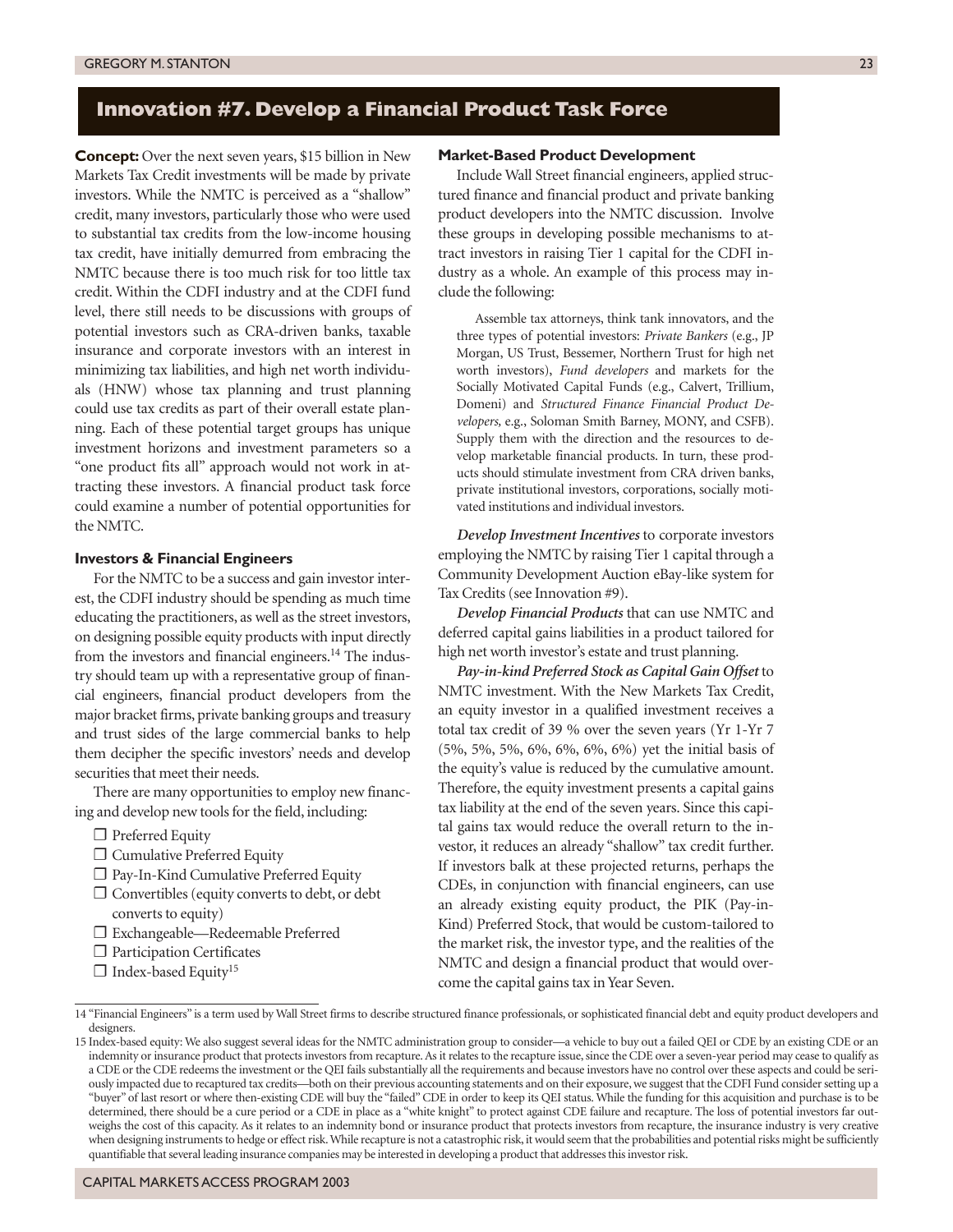A PIK Preferred Stock each year offers investors a current coupon from a preferred stock that pays in cash and additional stock equal to or sufficient to offset or pay for the investors' capital gains tax in Year Seven. An example of PIK Preferred: Assume the investor pays \$100 and receives 100 shares at \$1.00 with a PIK Preferred coupon of 6% that pays 6% to investors in cash and also pays them with additional stock each year, phased in over the investment period of seven years (usually nonvoting or financial shares).

This additional stock's total value would equal or be sufficient to cover the assumed capital gains liability at the end of seven years. On a cumulative basis at the end of the seven years, the investors would be looking at their total yield of 6% coupon per year plus the tax credit of 5% or 6% per year or 11% or 12 % return, with the problems of capital gains being neutralized by PIK Preferred additional stock.

|                   | Year I | Year 2  | Year 3 | Year 4          | Year 5   | Year 6 | Year 7 Cum |         |
|-------------------|--------|---------|--------|-----------------|----------|--------|------------|---------|
| Stock Basis 100   | 95     | 90      | 85     | 79              | 73       | 67     | 6 I        | 6 I     |
| <b>Tax Credit</b> | 5%     | 5%      | 5%     | 6%              | 6%       | 6%     | 6%         | 39%     |
| Cap Gains         |        | $100 -$ | 6 I    | $=$ 39 $\times$ | tax rate | (38%)  | $= $11$    | \$11    |
| PIK 6% Coupon     | \$6    | \$5.70  | \$5.40 | \$5.10          | \$4.74   | \$4.38 | \$4.02\$   | \$35.34 |
| PIK Add'l shares  |        |         |        | 5               | 5        |        |            | 77      |

*Figure 9. Example of PIK Preferred with 100 shares of stock*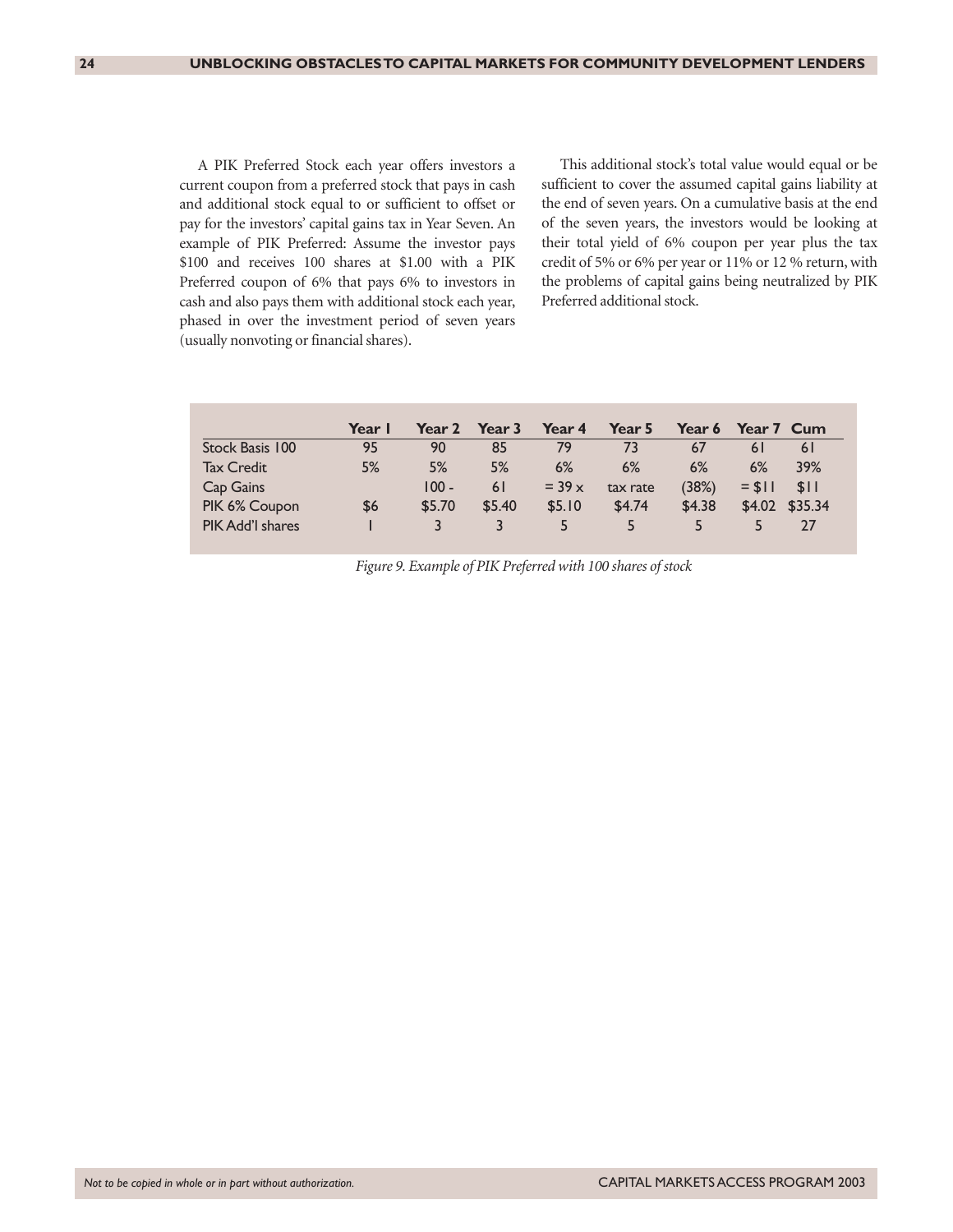#### **Innovation #8. Standardization Oversight Committee**

**Concept:** Establish a committee to be comprised of senior members of foundations, CDFI practitioners and securities firms to adopt standards around data collection, underwriting standards, documentation of loans and performance of loan portfolios. Gradually make adherence to these standards one of the conditions necessary for future grant support.

*Establish the Gold Star System.* Foundations can set up a gold star program for those CDFIs that integrate the above standards and disciplines. Additional PRI monies could be committed to those entities making the effort to integrate or mainstream into the capital markets.

## **Innovation #9. Community Development Asset Exchange: NMTC Barter System**

*Assets in Exchange for Cash/in Exchange for Tax Credits.* As mentioned in innovation #7, there are a number of creative possibilities in utilizing the New Markets Tax Credit. The barter and exchange industry has provided a number of successful models of corporations using excess inventory as a currency to purchase benefits such as tax credits. The model described below has not been tested, but is in the process of development.

*Community Development Auction:* Assets for Tax Credits. This auction program can succeed when the proceeds of the auction are donated by the corporation/donor to the CDE in exchange for NMTC for some agreed-upon value. This Community Development Auction/eBay concept is simple. It includes an auction mechanism that converts Corporate Assets to Cash and subsequently exchanges the cash for tax credits at some agreed-upon formula. The corporation is essentially using the cash proceeds from their assets or products auctioned off as a donation to a CDE with allocated tax credits in exchange for NMTC at some agreed-upon dollar-for-tax-credit basis.

To give an example, we will use, for illustrative purposes only, Apple Computer Corp. and Self Help, Inc., of Durham, NC: Assume that Apple Computer has \$10 million worth of computers in a warehouse in Chicago that have not been selling well or that is excess inventory. Apple may have fully or partially depreciated these assets, but they are willing to have these assets in this warehouse auctioned to the public by an auction group,

such as Bid4Assets.com. Apple pledges that the cash proceeds from the auction will be a donation to the CDE, Self Help in Durham, NC. Self Help has been allocated tax credits and they are going to use \$X million on a project. The Apple Computers are sold at auction and realize \$4 million in cash. That cash is held in the custodian fiduciary E-deposit which facilitates the exchange of cash to Self Help in exchange for \$ dollar value of tax credits. This process has few transactional costs: Bid4Assets.com and E-Deposit.

In his recent book, *The Rise of the Creative Class,* Richard Florida reminds us that the need for creative problem solving:

Creative problem solving is multidimensional and comes in many mutually reinforcing forms . . . thus creativity has come to be the most highly prized commodity in our economy, and that commodity is people. . . . People who [are creative] are required sometimes to think on their own. They apply or combine standard approaches in unique ways to fit the situation, exercise a great deal of judgment, perhaps try something radically new from time to time.16

In mentioning just a few of these promising initiatives, we are reminded of the simple yet compelling wisdom about the need for innovation from Karl Stauber, President of the Northwest Area Foundation:

Nations, communities and firms that prosper, constantly invest in creating a new competitive advantage rather than protecting old advantage.

<sup>16</sup>*The Rise of the Creative Class.* Florida, Richard, excerpt from *The Washington Monthly* (www.washingtonmonthly.com/features/2001/0205 florida.html).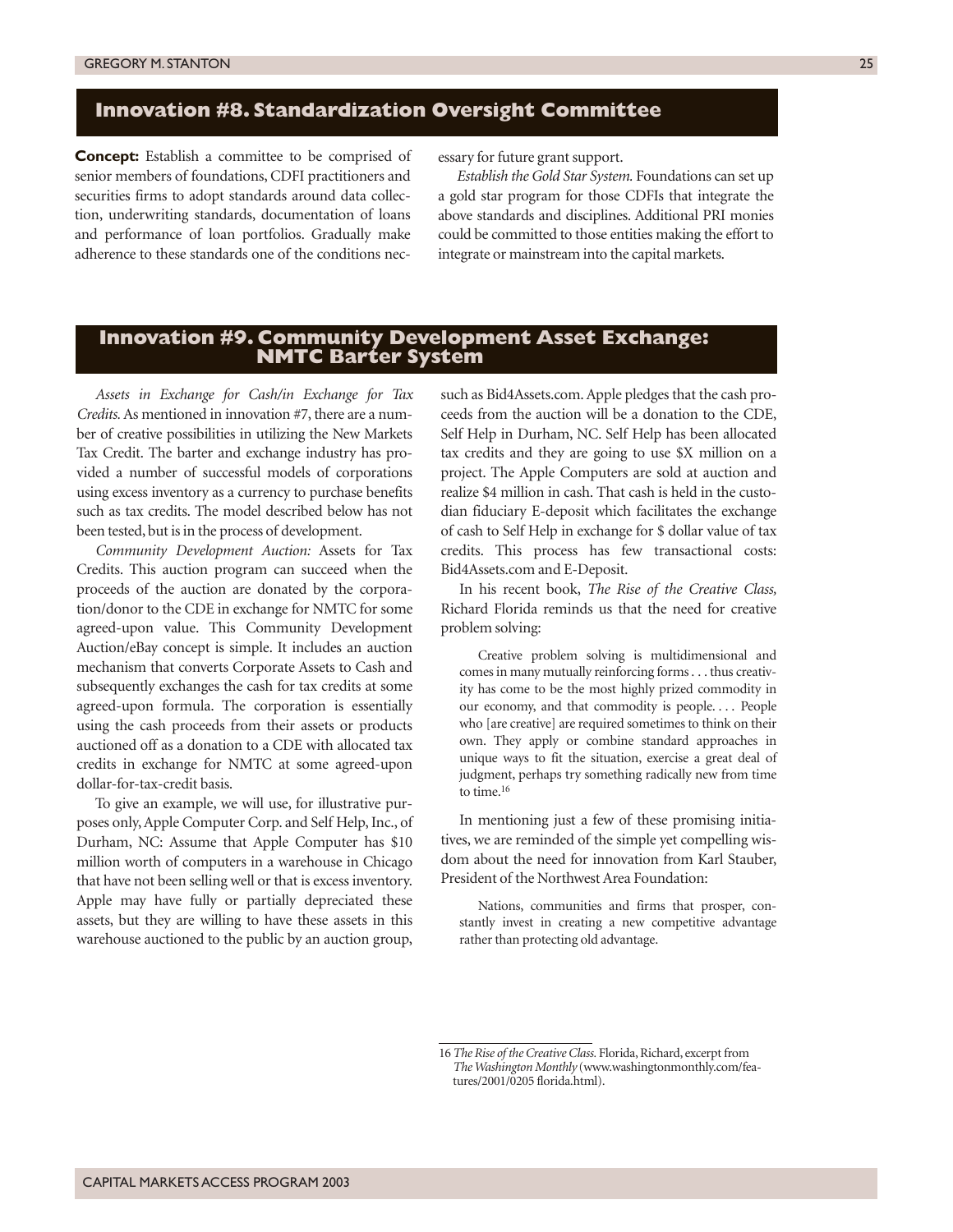

*Figure 10. A Community Development Auction Process*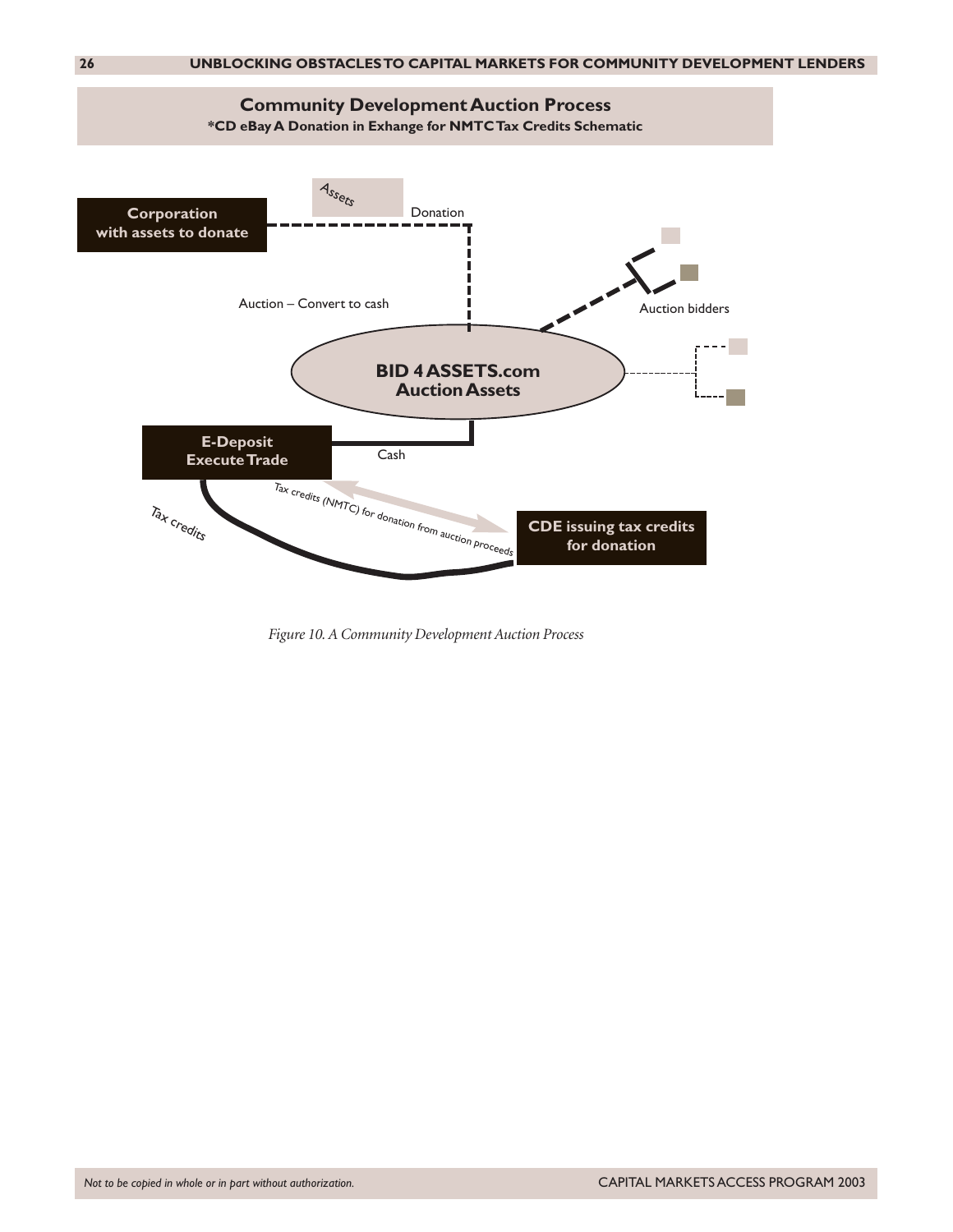# **Appendix A—The Visionaries and Innovators**

**T**he following organizations and groups are creating new competitive advantages for the community development finance field. They are innovators—providing new methods and practices for improved capital markets access.

- 1. The foundations: Ford, F.B. Heron, Rockefeller, W.K. Kellogg, MacArthur and Fannie Mae's funding efforts in community development finance research and field reports to develop community-based institutions that leverage philanthropic capital, investment capital, knowledge and skills.
- 2. The documentation and skills provided in technical assistance and training programs offered to community development organizations throughout the U.S. by The Enterprise Foundation and LISC.
- 3. The works of the Ford Foundation's intensive research efforts on CDFI capacity under the direction of Frank DiGiovanni, including valuable CDFI industry mapping and identifying the current landscape through Brody, Weiser & Burns "Loan Policy Shape of the New CDFI."
- 4. CDFI Fund's "New Markets Tax Credit Program" and the leadership of Tony Brown and Fred Cooper.
- 5. F.B. Heron's advancement of Social Investment and the direction by Sharon King and Luther Ragin in establishing a foundation's perspective in greater portfolio commitment and management practices applied to mission investing,
- 6. The advancement and professionalization of the CDFI field through the efforts of NCCA, offering a full range of research, advocacy and product development including co-designing the EQ2 and internet training and the leadership of Mark Pinsky CEO, and Kathleen Stearns, CFO.
- 7. The MacArthur Foundation's significantly expanded PRI program under Jonathan Fanton, Gregory Ratliff, and Debra Schwartz.<sup>17</sup>
- 8. The Rockefeller Foundation's Enhanced *Working Communities Program* under the direction of Darren Walker and Betsy Biemann.
- 9. Calvert's SEA Corp and Community Investment Notes under the direction of Shari Berenbach.
- 10. The pioneering work of Boston Community Capital under the leadership of Dick Jones and Elyse Cherry

and their in-depth study of exit strategies for the community development venture community.

- 11. The W.K. Kellogg Foundation's *Funders Effectiveness Fair* under the direction of Thomas Reis, and the Fannie Mae Foundation's expanded informational website, KnowledgePlex under the direction of Peter Beard.
- 12. The law firm of Mayer, Brown & Platt in developing and offering an open platform about securitization in *Securitization.net.*
- 13. Pre-eminent research by the Fannie Mae Foundation's James Carr on Predatory Lending in America, and the Communities of Capital Program led by Kevin Smith.
- 14. The research work by Bear Stearns Managing Director Joseph Stark in mainstreaming the NMTC to institutional investor parameters and needs.
- 15. The significant consulting and publication works of:
	- Marc Weiss at the Economic Development Assistance Consortium (EDAC).
	- John Weiser of Brody & Weiser for his work "Conversations with Disbelievers."
	- Daniel Leibsohn's,"Case Studies Community Development Finance."
	- Dr. Glenn Yago, Betsy Zeidman and Paul Pryde for their pioneering work in minority capital access at the Milken Institute and the "Democratization of Capital" initiative.
	- Isaac Megbolugbe18 "The New Architecture," a white paper and in-depth analysis of community development finance.
- 16. BridgeSpan Consulting's work in identifying the capital gaps, for nonprofit organizations funded by the Ford and Heron foundations.
- 17. The EDA pilot securitization program for Revolving Loan Funds led by EDA's David Witschi and researched by H. Robinson, at Rutgers University.
- 18. The extensive work by Paul Bradley of the New Hampshire Community Loan Fund in advancing methods to finance manufactured housing parks as cooperatives throughout the State of New Hampshire.
- 19. The Financial Innovations Roundtable at the School of Community Economic Development, Southern New Hampshire University, and the

<sup>17</sup> Oliver Wyman Report Vol 1 (3) ERisk "The Case for Loan Pooling."

<sup>18 &</sup>quot;The New Architecture," Isaac Megbolugbe, Fannie Mae Foundation (to be requested directly from the Fannie Mae Foundation).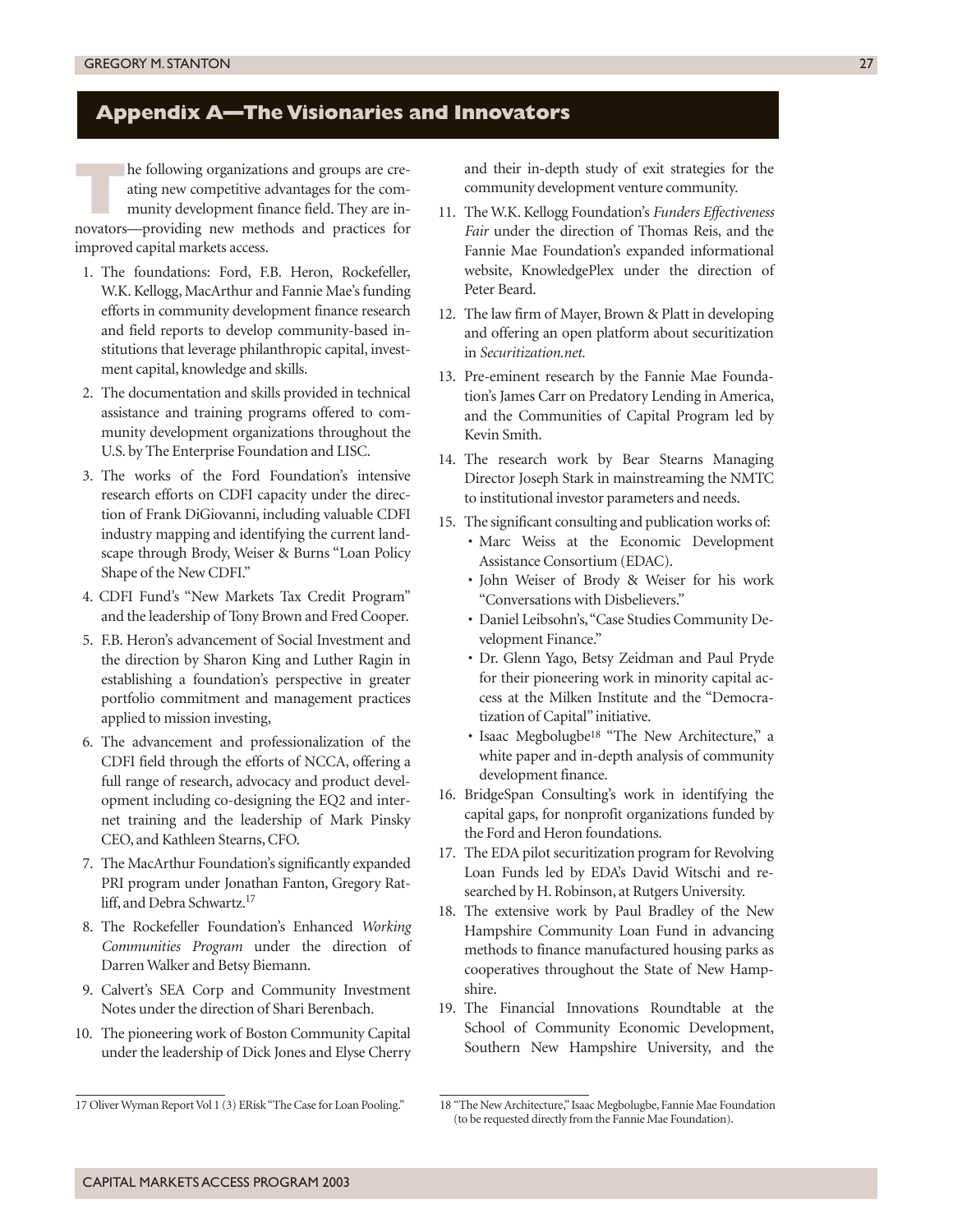#### **28 UNBLOCKING OBSTACLES TO CAPITAL MARKETS FOR COMMUNITY DEVELOPMENT LENDERS**

efforts of Dr. Michael Swack, Chair of the FIR.

- 20. The innovation forums of the Federal Reserve Bank Community Affairs offices.
- 21. The Capital Access Roundtable of the Financial Innovations Roundtable, under the leadership of Charles Tansey and his work on the Financial Guarantee Corp. and the Mini Federal Reserve.
- 22. The Brookings Institute Capital Xchange articles on increasing capacity in the CDFI sector by several leaders in their field including:
	- Michael Barr, The Brookings Institution Center on Urban and Metropolitan Policy, "Access to Financial Services in the 21st Century: Five Opportunities for the Bush Administration and the 107th Congress" June 2001
	- Nancy Andrews, The Low Income Housing Fund, "Equity with a Twist: The Changing Capital

Needs of the Community Development Field" April 2001

- Mark Pinsky, NCCA, "Taking Stock: CDFIs Look Ahead After 25 Years of Community Development Finance"April 2001
- Kirsten Moy, Aspen Institute and Alan Okagaki, Consultant "Changing Capital Markets and Their Implications for Community Development Finance" July 2001
- Charles D. Tansey, "Community Development Credit Unions: An Emerging Player In Low Income Communities" September 2001
- Jeremy Nowak, The Reinvestment Fund, "Civic Lesson: How CDFIs Can Apply Market Realities To Poverty Alleviation" March 2001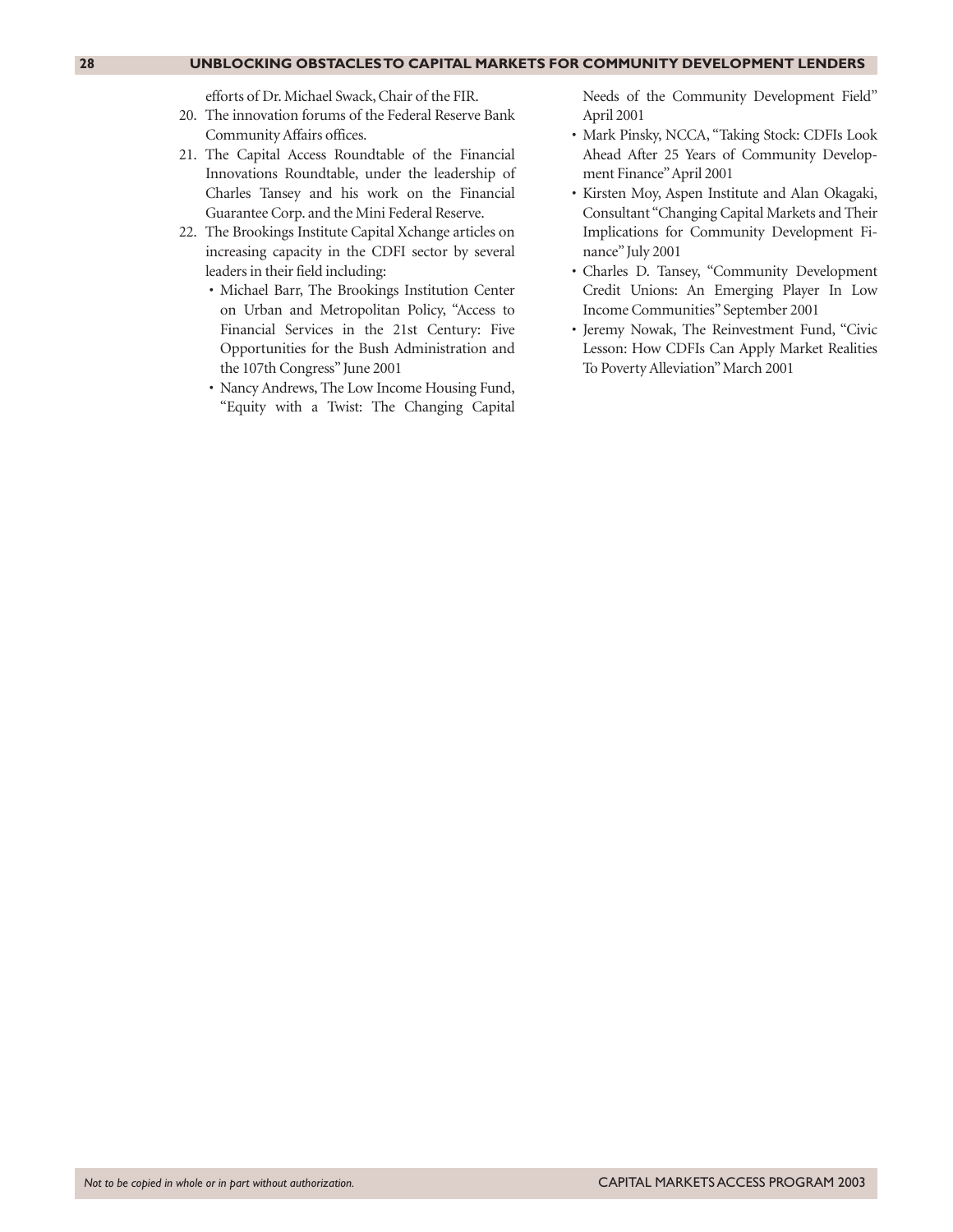# **Appendix B—Sources and Select Bibliography**

"Access to Capital,"*Market Wise* Magazine, Federal Reserve Bank of Richmond, 1999.

Andrews, Nancy, The Low Income Housing Fund, "Equity with a Twist: The Changing Capital Needs of the Community Development Field,"April 2001, Brookings Institute Capital Xchange article at www.brook.edu/es/urban/capitalxchange.

Bank, Scott,"Capital Markets-Oriented Lenders," Franchise Law Journal, Duane Morris Publications, March 1999.

Barr, Michael, The Brookings Institution Center on Urban and Metropolitan Policy,"Access to Financial Services in the 21st Century: Five Opportunities for the Bush Administration and the 107th Congress," June 2001, a Brookings Institute Capital Xchange article at www.brook.edu/es/urban/capitalxchange

CDFI Fund, CDE Certification Q&A Document, NMTC Allocation Application Q&A document at www.cdfifund.gov.

"Community Reinvestment in the UK," # 38. A study to investigate creative ways of promoting investment in disadvantaged neighborhoods in the UK where other forms of capital may not be easily available at www.neweconomics.org.

Economic Development Administration, Economic Development Information Clearinghouse, 2002 Nonprofit Quarterly,"Rain Does Not Fall On One Roof Alone," Fall 2000.

Economic Development Digest, NADO Research Foundation, Washington, DC 2001, www.nado.org.

England, Richard, Lisa Shapiro and Benjamin Ellis,"The Economic Impact of Community Development Finance Authorities," Center for Business and Economic Research, Whittemore School of Business and Economics, University of New Hampshire, January 1998.

Federal Financial Institutions Examinations Council provides geographic and demographic data by state, county, census area. www.FFIEC.gov.

*Federal Register,* Department of the Treasury, CDFI Fund,"Allocation Availability Inviting Applications for the New Markets Tax Credit Program"; 2002 Notice, June 11, 2002

Federal Reserve Bank of Minneapolis, Community Development "Principles & Practices of Community Development Lending A Five-Step Investment Model to Strengthen Bank Community Development Lending" 2002.

Florida, Richard,*The Washington Monthly,* excerpt from *The Rise of the Creative Class,* in the *Washington Monthly,* www.washingtonmonthly.com /features/2001/0205. florida.html.

Folsom, Jennifer and Lee Boyle,"Cooperative Financing for Manufactured Housing Parks, Community Loan Fund," case studies as part of CMA program in conjunction with MBA students at McDonough School of Business, Georgetown, Washington, D.C., April 2002.

"Forecasting Demand: Global View International Business Simulation" www.globalview.org/student\_ files/adv.

Frontier Development Centers, New York Small Business Development Centers, June 2002.

Global View International Business Simulation, "Forecasting Demand" June 2002, www.GlobalView.org.

Gordon, Robin,"Are You Ready to Securitize An Infrastructure Assessment?" Deloitte & Touché LLP Global Markets Securitization Presentation to Financial Innovations Roundtable May 2, 2002, www.finir.org.

*Introduction to Securitization: A Beginners Guide, Institute for International Research,* Conference Summaries, 2001, 2002.

Merchant, Kathryn,"Foundations Develop Social Capital" Social Capital for Development www. pewpartnership.org/research.

Ministry of Foreign Affairs of Japan "Policies to Support Small and Medium Size Enterprises (SMEs) for Economic Development," The Ministry of Foreign Affairs of Japan at www.mofa.go.jp

Moy, Kirsten, Aspen Institute and Alan Okagaki, Consultant "Changing Capital Markets and Their Implications for Community Development Finance," July 2001, Brookings Institute Capital Xchange article at www.brook.edu/es/urban/capitalxchange.

Nowak, Jeremy, The Reinvestment Fund,"Civic Lesson: How CDFIs Can Apply Market Realities to Poverty Alleviation," March 2001, Brookings Institute Capital Xchange article at www.brook.edu/es/urban/ capitalxchange.

Pinsky, Mark, NCCA,"Taking Stock: CDFIs Look Ahead After 25 Years of Community Development Finance," Brookings Institute Capital Xchange article at www.brook.edu/es/urban/capitalxchange.

Policy & Statutes: Illinois Compiled Statutes, Urban Problems: Illinois Community Development Finance Corporation Act, 315 ILCS 15/.

"Promoting the Growth of the Community Development Finance Sector," a study by UK-based New Economics Foundation, July 2001. This study examined the current performance of community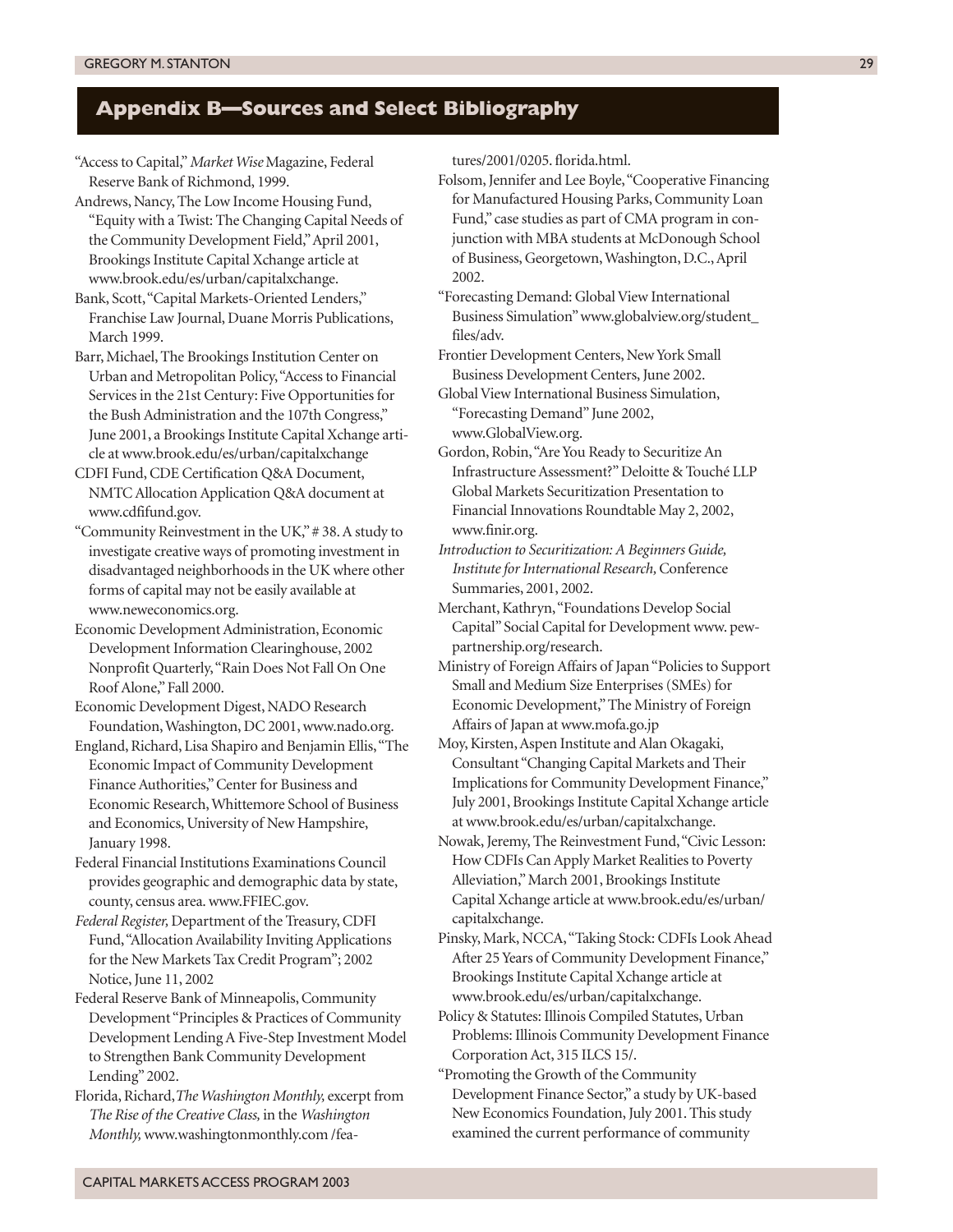#### **30 UNBLOCKING OBSTACLES TO CAPITAL MARKETS FOR COMMUNITY DEVELOPMENT LENDERS**

development finance institutions and explored barriers to growth and how performance can be enhanced at www.neweconomics.org.

- Public Policy for the Private Sector is an open forum to encourage dissemination of public policy innovations for private-sector led and market-based solutions for development. http://www.worldbank.org/viewpoint.
- Raining Money Workbook, www.FrontierGetting Capital.com.

Shaw, Kenneth, Chancellor Syracuse University, "Human Barriers to Progress," 2002, www.syr.edu/ chancellor,"What is Systemic Change" 2000, www.nsba.org/sbot/toolkit, Dialogue with Business, "Better Access to Finance," www.europa.eu.int/business.

"Small Business Rate Report, June 2002 www.Business WeekOnline.com.

- Stanton, Gregory, Marc Weiss and Jed Emerson, "Mainstreaming Capital Access for Nonprofits," 2001 at www.ncced.org.
- "Taking Advantage of the New Markets Tax Credit Program: Case Study Scenarios," NMTC Series Vol. II, NCCED and Reznick Fedder and Silverman, Baltimore, MD, 2002.

Tansey, Charles D."Community Development Credit Unions: An Emerging Player In Low Income

Communities," September 2001, A Brookings Institution Capital Xchange article at www.brook.edu/es/urban/capitalxchange.

*The State of Community Development Finance 2001,* Central Books 2001, email mo@centralbooks.com. Performance and Accountability Framework, and regulation are available at www.neweconomics.org. Matthews, Genevieve, Enterprising Communities Team at NEF, 6-8 Cole Street, London SE1 4YH.

Vertical Lend News: Vertical Lend to Develop Loan Module for Tax and Accounting Software Corp. (Taasc) January 5, 2001, www.Verticalend.com.

Weiser, John, of Brody, Weiser & Burns, Report commissioned by Ford Foundation "Loan Policy Shape of the New CDFI," 2001.

Worrell, Cindy,"Making A Positive Impression," Mortgage Originator, June 2002.

- Wyman, Oliver, Oliver Wyman Report Vol. 1 (3) ERisk "The Case for Loan Pooling."
- Yago, Glenn, Rebecca Ford, Judith Gordon,"Economic Prosperity, Women and Access to Credit,"*Best Practices in the Financial Markets,* October 4, 2000, Milken Institute.

Yago, Glenn,"The Minority Business Challenge, "Democratizing Capital for Emerging Domestic Markets," Milken Institute Sept, 25, 2000.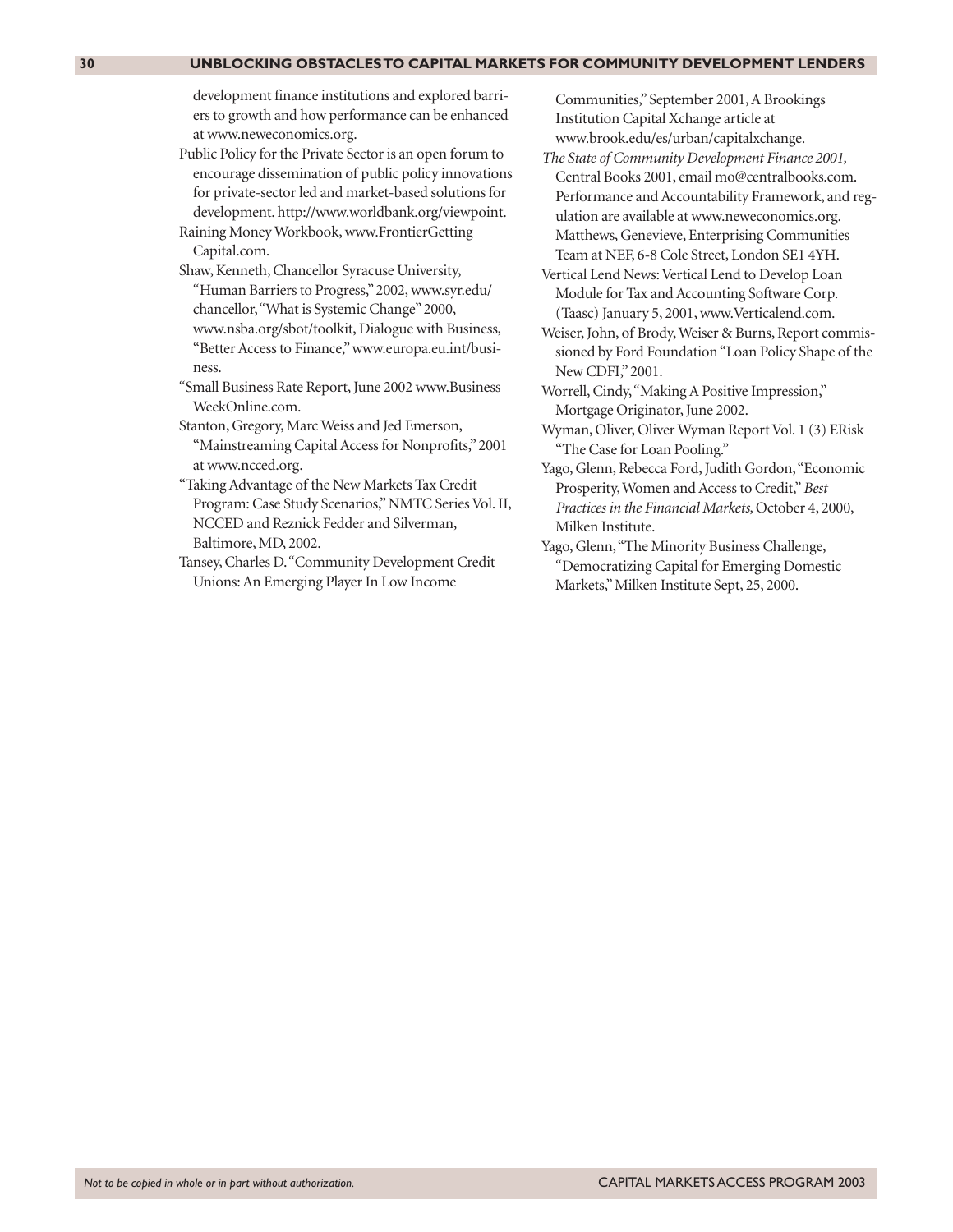# **About the Author**

**Gregory Stanton** is the director of the Capital Markets Access Program (CMA) and the Wall Street Without Walls Initiative funded by W.K. Kellogg, Rockefeller, Fannie Mae, F.B. Heron and Atlantic Foundations. CMA is a specialized financial technical assistance program provided to nonprofit organizations with medium to large economic development initiatives seeking access to the capital markets, in the form of debt and other forms of structured finance. CMA provides assistance in attracting alternative sources of market rate and capital markets funding for nonprofit organizations (NPOs) assets, businesses and programs owned or operated by nonprofit economic and community development organizations. The work and role of CMA is to help NPOs leverage their current grant income, growing

their mission and serving their constituents more economically by accessing funding from the institutional capital markets. Mr. Stanton was the founder of a financial think-tank for comprehensive financial markets product research and development efforts and a capital markets banker with Drexel Burnham Lambert during the 1980s and Daiwa Securities America during the early '90s. He founded the Dover Finance Corp. in 1992, a structured finance think tank to underwrite, through Merrill Lynch, hard-to-finance assets of highly leveraged companies. He assists a number of economic development and NPOs in a number of low-income regions throughout the U.S. Mr. Stanton received his M.B.A. from Babson College, Wellesley, MA, and BA from Boston College, Chestnut Hill, MA cum laude.

#### **Acknowledgements**

I am very grateful to many colleagues, practitioners and finance professionals who provided feedback, recommendations, review and input. In particular, I would like to thank the following colleagues for their extremely valuable reviews, ideas, recommendations, editing, commentary, persistence and guidance with this article: Michael Swack, Charles Tansey, Bob Schall, Marc Weiss, Shari Berenbach, John Nelson, Kirsten Moy, Luther Ragin, Wayne Marsden, Paul Bradley, Lee Sider, Tom Ries, Betsy Biemann, Kevin Smith, Tom Hourican, Peter Humphrey, Robin Gordon, and Richard Stanton.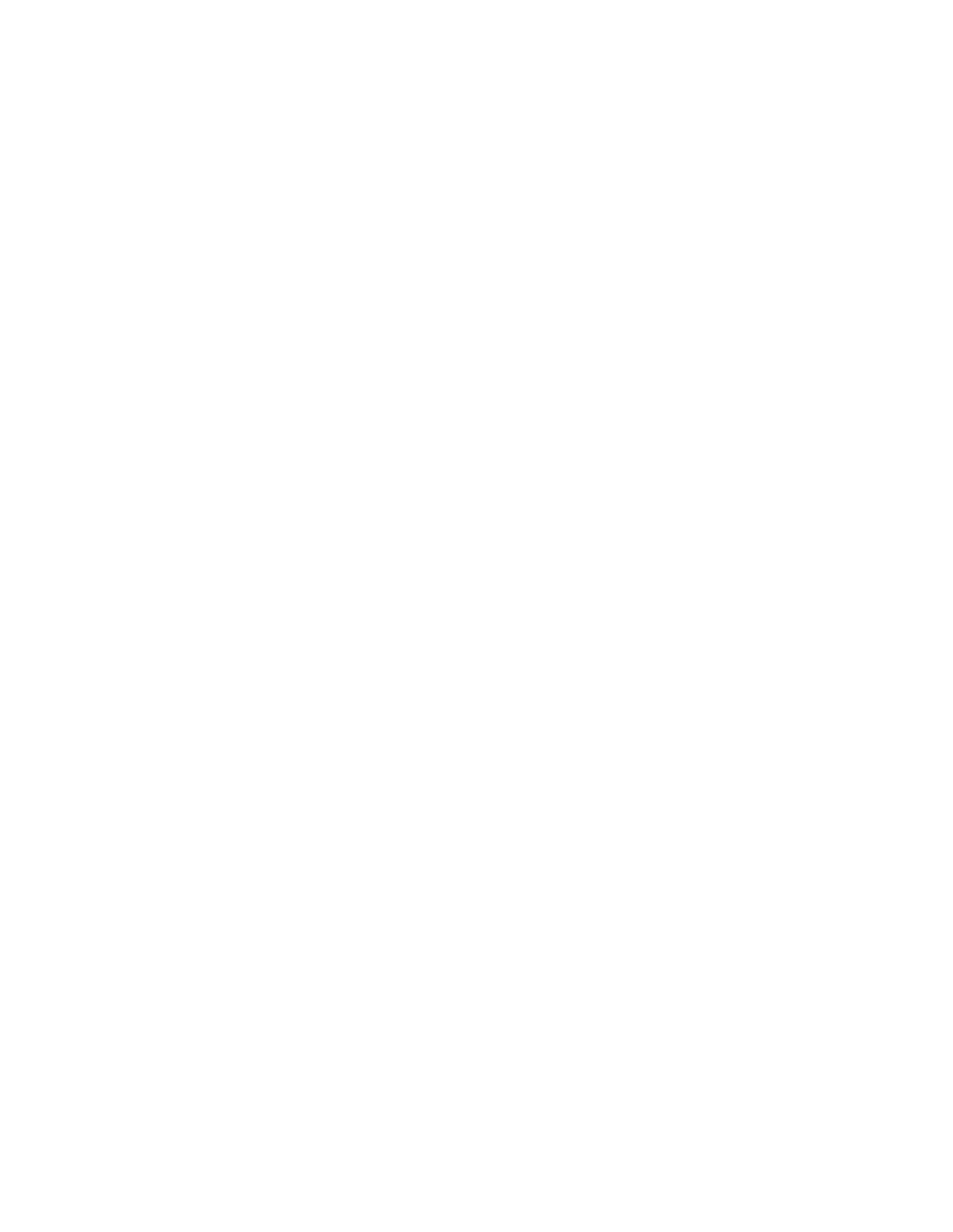Professor Michael Swack,*Director* School of Community Economic Development

> Professor Yoel Camayd-Freixas *Director,*Applied Research Center

Southern New Hampshire University 2500 North River Road Manchester, NH 03106